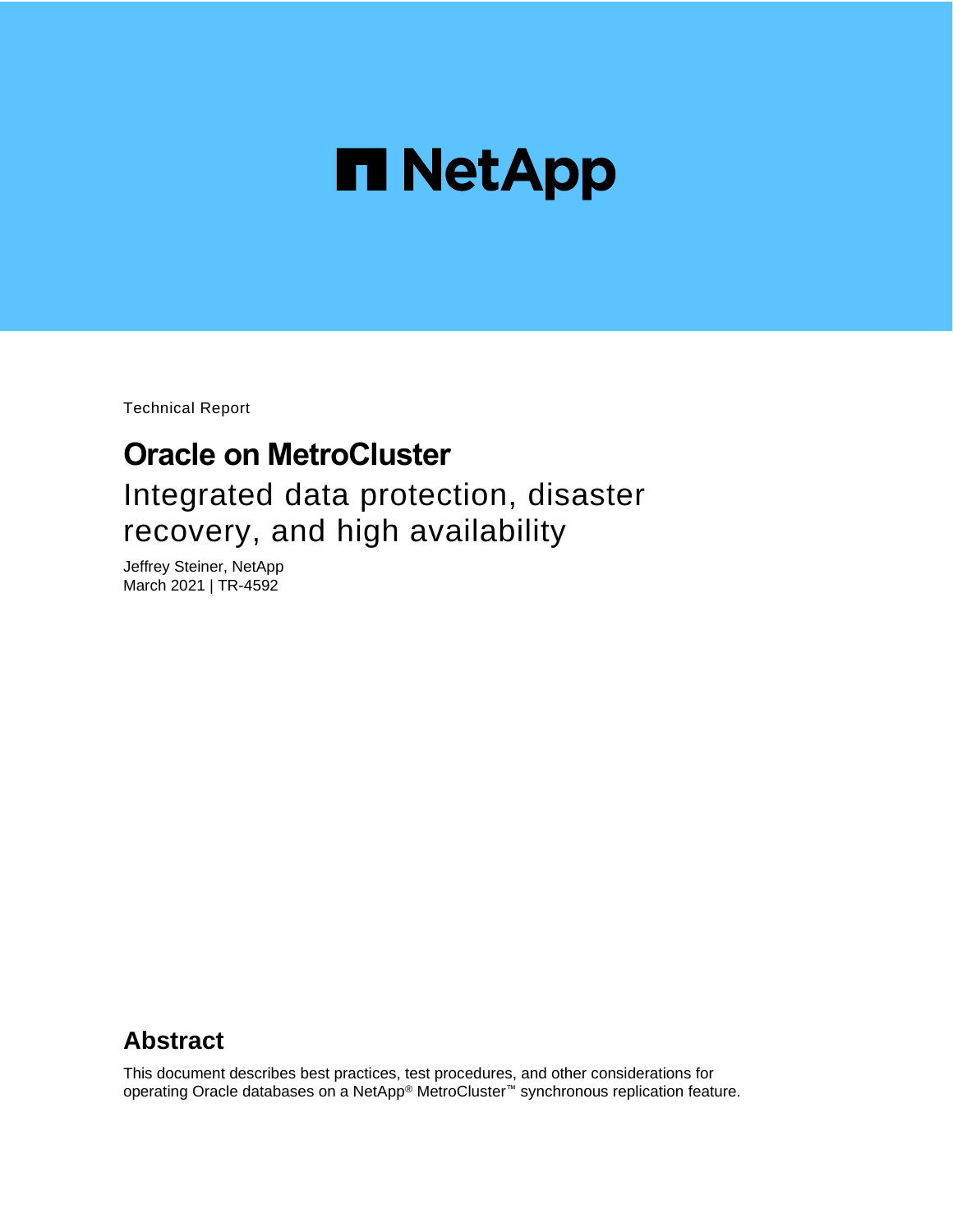### TABLE OF CONTENTS

| nvfail24 |  |
|----------|--|
|          |  |
|          |  |
|          |  |
|          |  |
|          |  |
|          |  |
|          |  |
|          |  |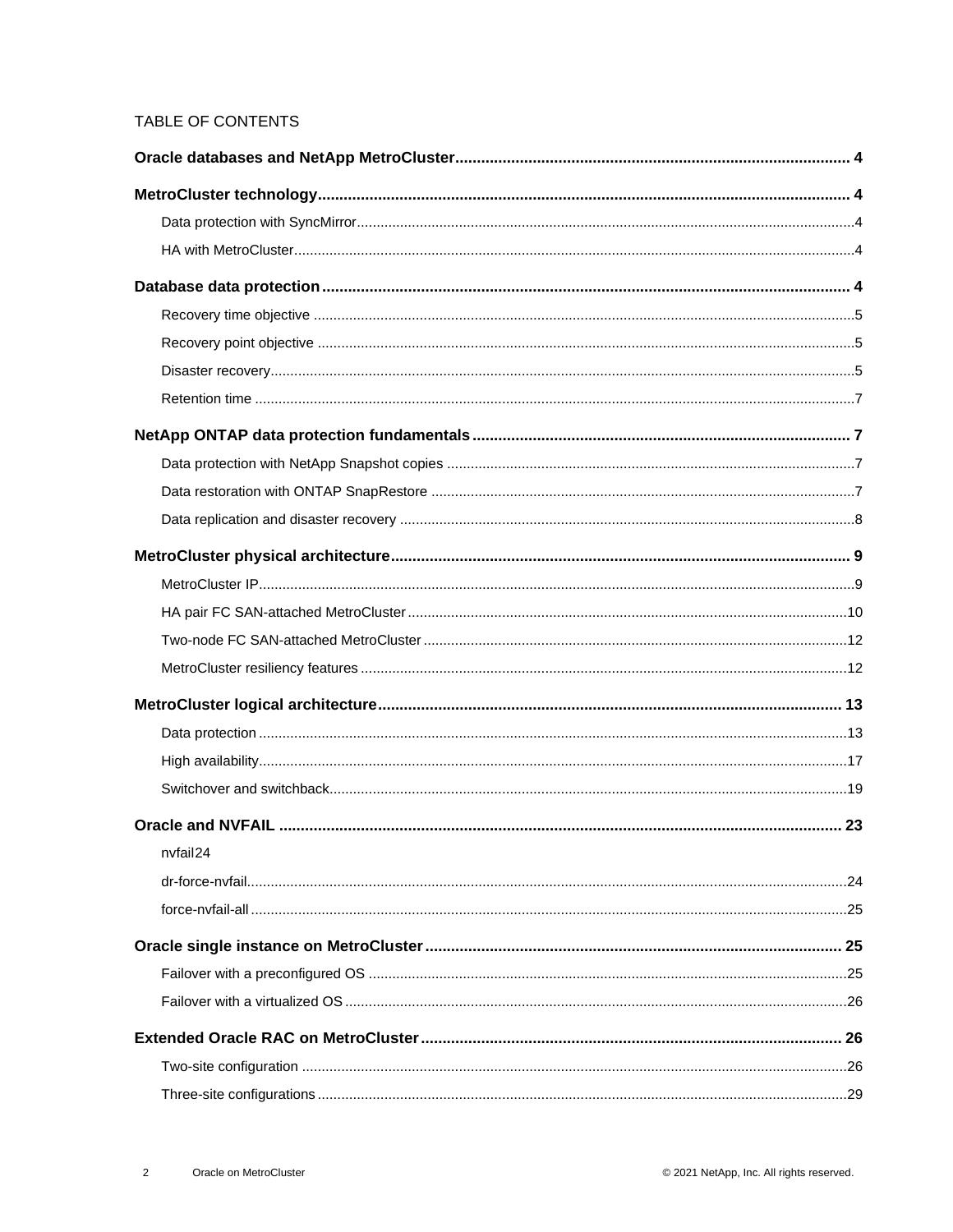#### **LIST OF TABLES**

| Table 1) Expected takeover times. |
|-----------------------------------|
|-----------------------------------|

#### **LIST OF FIGURES**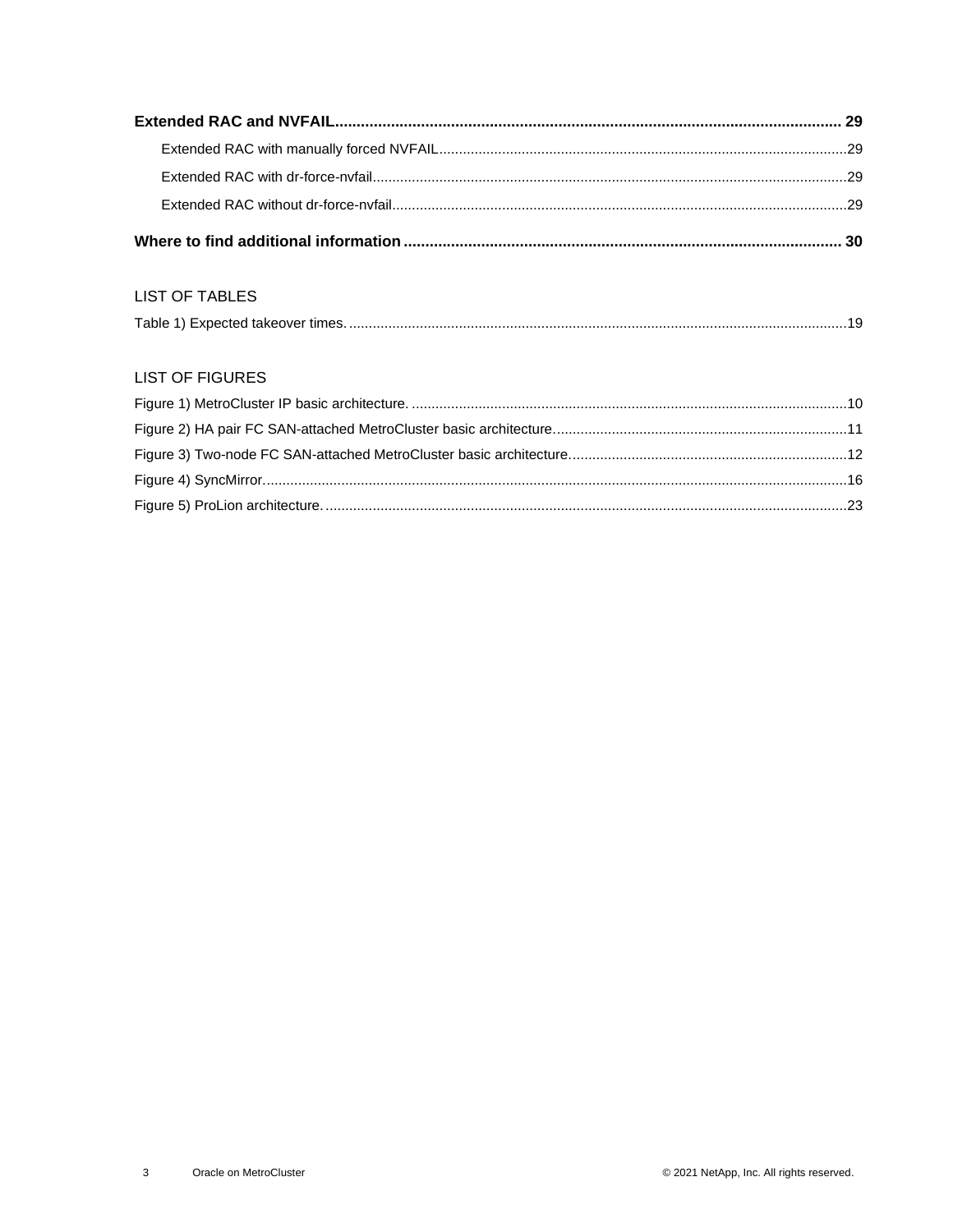# <span id="page-3-0"></span>**Oracle databases and NetApp MetroCluster**

NetApp MetroCluster delivers a highly available, zero data-loss solution for mission-critical Oracle workloads. In addition, integrated solutions such as MetroCluster simplify today's complicated, scale-out Oracle database, application, and virtualization infrastructures. MetroCluster replaces multiple, external data protection products and strategies with one simple, central storage array. It provides integrated backup, recovery, disaster recovery, and high availability (HA) within a single clustered storage system.

# <span id="page-3-1"></span>**MetroCluster technology**

## <span id="page-3-2"></span>**Data protection with SyncMirror**

At the simplest level, synchronous replication means that any change must be made to both sides of mirrored storage before it is acknowledged. For example, an Oracle database is committing a transaction, and data is written to a redo log in synchronously mirrored storage. The storage system must not acknowledge the write until it has been committed to nonvolatile media on both sites. Only then is it safe to proceed without the risk of data loss.

The use of a synchronous replication technology is the first step in designing and managing a synchronous replication solution. The most important consideration is understanding what could happen during various planned and unplanned failure scenarios. Not all synchronous replication solutions offer the same capabilities. When a customer asks for a solution that delivers a recovery point objective (RPO) of zero (meaning zero data loss), all failure scenarios must be considered. Specifically,, what is the expected result when replication is impossible due to loss of connectivity between sites?

## <span id="page-3-3"></span>**HA with MetroCluster**

MetroCluster replication is based on NetApp SyncMirror® technology, which is designed to efficiently switch into and out of synchronous mode. This capability meets the requirements of customers who demand synchronous replication, but who also need high availability for their data services. For example, if connectivity to a remote site is severed, it is preferable to have the storage system continue operating in a nonreplicated state.

Many synchronous replication solutions are only capable of operating in synchronous mode. This type of all-or-nothing replication is sometimes called domino mode. Such storage systems stop serving data rather than allowing the local and remote copies of data to become unsynchronized. If replication is forcibly broken, resynchronization can be extremely time consuming. It can also leave a customer exposed to complete data loss while mirroring is reestablished.

SyncMirror can seamlessly switch out of synchronous mode if the remote site is unreachable, as well as rapidly resync to an RPO = 0 state when connectivity is restored. The stale copy of data at the remote site can also be preserved in a usable state during resynchronization, which ensures that local and remote copies of data always exist.

Where domino mode is required, other options besides MetroCluster exist, such as Oracle DataGuard or extended timeouts for host-side disk mirroring. Consult your NetApp® or partner account team for additional information and options.

## <span id="page-3-4"></span>**Database data protection**

A database data protection architecture should be defined by business requirements. These requirements include the speed of recovery, maximum permissible data loss, and backup retention needs. The data protection plan must also consider various regulatory requirements for data retention and restoration. Finally, different data recovery scenarios must be considered as well. These scenarios can range from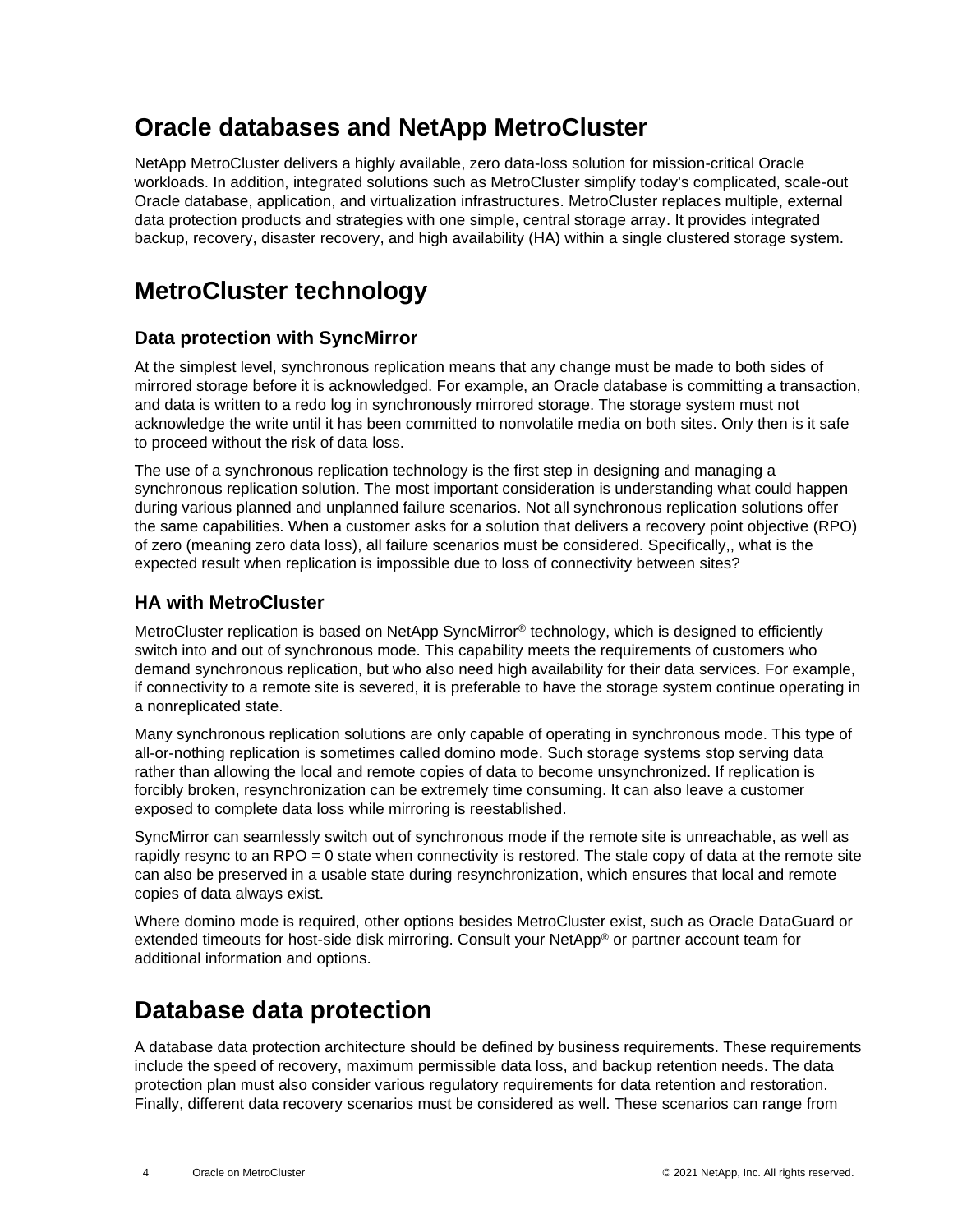typical and foreseeable recovery resulting from user or application errors up to disaster recovery scenarios that include the complete loss of a site.

Small changes in data protection and recovery policies can have a significant effect on the overall architecture of storage, backup, and recovery. It is critical to define and document standards before starting design work to avoid complicating a data protection architecture. Unnecessary features or levels of protection lead to unnecessary costs and management overhead, and an initially overlooked requirement can lead a project in the wrong direction or require last-minute design changes.

## <span id="page-4-0"></span>**Recovery time objective**

The recovery time objective (RTO) defines the maximum time allowable for the recovery of a service. For example, a human resources database might have an RTO of 24 hours because the business can still operate, even though it would be inconvenient to lose access to this data during the workday. In contrast, a database supporting the general ledger of a bank would have an RTO measured in minutes or even seconds. An RTO of zero is not possible, because there must be a way to differentiate between an actual service outage and a routine event such as a lost network packet. However, a near-zero RTO is a typical requirement.

## <span id="page-4-1"></span>**Recovery point objective**

The RPO defines the maximum tolerable data loss. In a database context, the RPO is usually a question of how much log data can be lost in a specific situation. In a typical recovery scenario in which a database is damaged due to a product bug or user error, the RPO should be zero - meaning there should be no data loss. The recovery procedure involves restoring an earlier copy of the database files and then replaying the log files to bring the database state up to the desired point in time. The log files required for this operation should already be in place in the original location.

In unusual scenarios, log data might be lost. For example, an accidental or malicious  $rm -rf \cdot *$  of database files could result in the deletion of all data. The only option would be to restore from backup, including log files. Inevitably, some data would inevitably be lost. The only option to improve the RPO in a traditional backup environment would be to perform repeated backups of the log data. This approach has limitations, however, because of the constant data movement and the difficulty maintaining a backup system as a constantly running service. One of the benefits of advanced storage systems is the ability to protect data from accidental or malicious damage to files and thus deliver a better RPO without data movement.

### <span id="page-4-2"></span>**Disaster recovery**

Disaster recovery includes the IT architecture, policies, and procedures required to recover if a physical disaster was to occur. Such disasters can include floods; fire; or a manufactured disaster caused by malicious intent, negligence, or a simple error.

Disaster recovery is more than just a set of recovery procedures. It is the complete process of identifying the various risks; defining the data recovery and service continuity requirements; and delivering the right architecture with associated procedures.

When establishing data protection requirements, it is critical to differentiate between typical RPO and RTO requirements and the RPO and RTO requirements needed for disaster recovery. Some database environments require an RPO of zero and a near-zero RTO for data loss situations ranging from a relatively normal user error up to a fire that destroys a data center. However, there are costs and administrative consequences for these high levels of protection.

In general, non-disaster data recovery requirements should be strict for two reasons. First, application bugs and user errors that damage a database are foreseeable to the point they are almost inevitable. Second, it is not difficult to design a backup strategy that can deliver an RPO of zero and a low RTO if the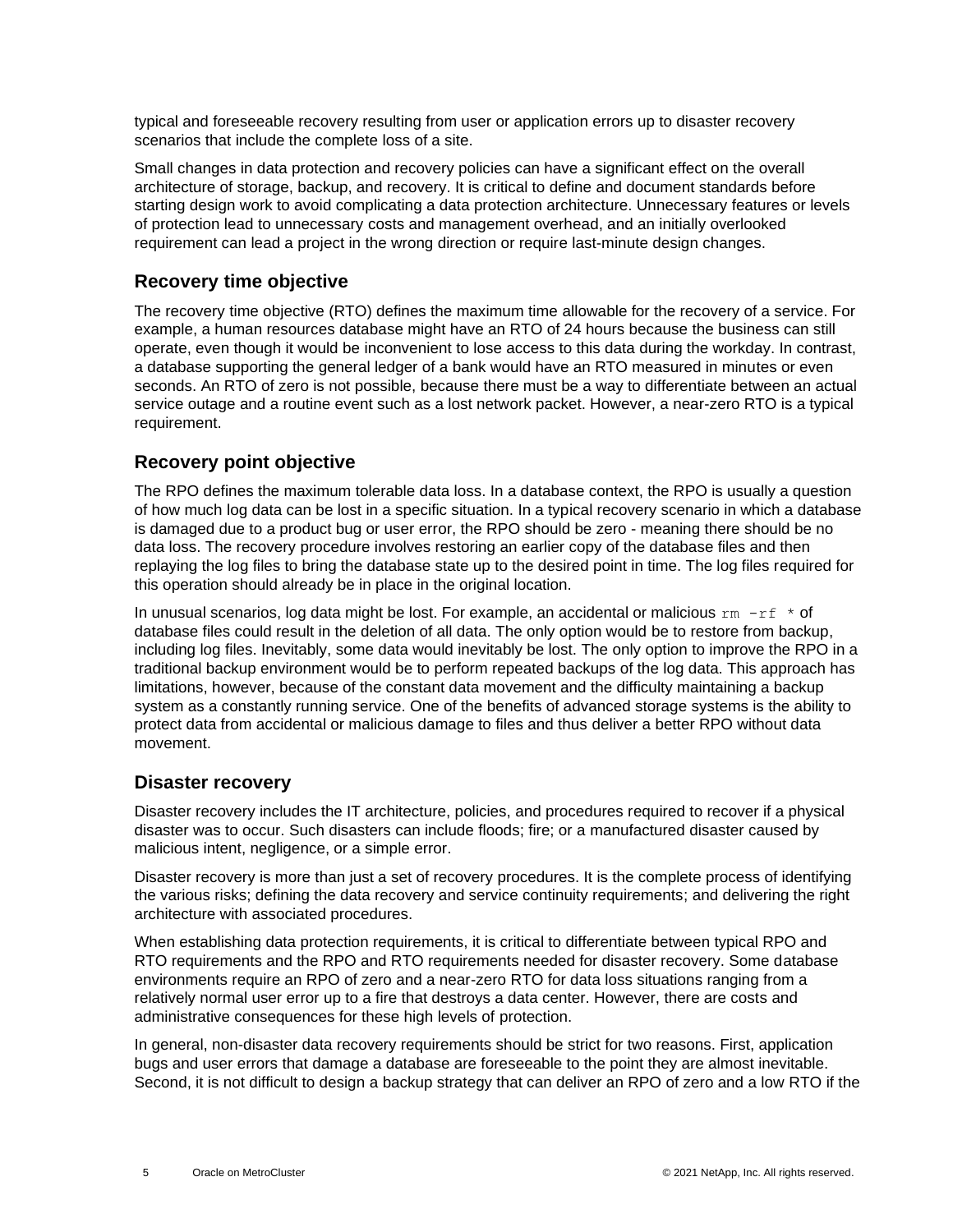storage system is not destroyed. There isn't any reason not to address a significant risk that is easily remedied, which is why the RPO and RTO targets for local recovery should be aggressive.

Disaster recovery RTO and RPO requirements vary. They are more widely based on the likelihood of a disaster and the consequences of the associated data loss or disruption to a business. RPO and RTO requirements should be based on the actual business needs and not on general principles. They must account for multiple logical and physical disaster scenarios.

### **Logical disasters**

Logical disasters include data corruption caused by users, application or OS bugs, and software malfunctions. Logical disasters can also include malicious attacks with viruses or worms or the exploitation of application vulnerabilities by outside parties. In these cases, the physical infrastructure is undamaged, but the underlying data is no longer valid.

An increasingly common type of logical disaster is known as ransomware, in which an attack vector is used to encrypt data. Encryption does not damage the data, but it makes it unavailable until payment is made to a third party. An increasing number of enterprises are being targeted with ransomware hacks.

### **Physical disasters**

Physical disasters include the failure of components of an infrastructure that exceeds its redundancy capabilities and results in a loss of data or an extended loss of service. For example, RAID protection provides drive-level redundancy, and the use of host bus adapters (HBAs) provides Fibre Channel (FC) port and FC cable redundancy. Hardware failures of such components are foreseeable and do not affect availability.

In a database environment, it is possible to protect the infrastructure of an entire site with redundant components to the point where the only foreseeable physical disaster scenario is complete loss of the site. Disaster recovery planning then depends on site-to-site replication.

## **Synchronous and asynchronous data protection**

In an ideal world, all data would be synchronously replicated across geographically dispersed sites. This approach is not always feasible or even possible for several reasons:

- Synchronous replication unavoidably increases write latency because all changes must be replicated to both locations before the application or database can proceed. The resulting performance effect is frequently unacceptable, ruling out the use of synchronous mirroring.
- The increased adoption of 100% SSD storage means that additional write latency is more likely to be noticed. This greater probability is because performance expectations include hundreds of thousands of IOPS and submillisecond latency. Gaining the full benefits of using 100% SSDs can require revisiting the disaster recovery strategy.
- Datasets continue to grow in terms of bytes, creating challenges with guaranteeing sufficient bandwidth to sustain synchronous replication.
- Datasets also grow in terms of complexity, creating challenges with the management of large-scale synchronous replication.
- Cloud-based strategies frequently involve greater replication distances and latency, further precluding the use of synchronous mirroring.

NetApp offers solutions that include both synchronous replication for the most exacting data recovery demands and asynchronous solutions that allow better database performance and flexibility. In addition, NetApp technology integrates seamlessly with many third-party replication solutions, such as Oracle DataGuard and SQL Server AlwaysOn.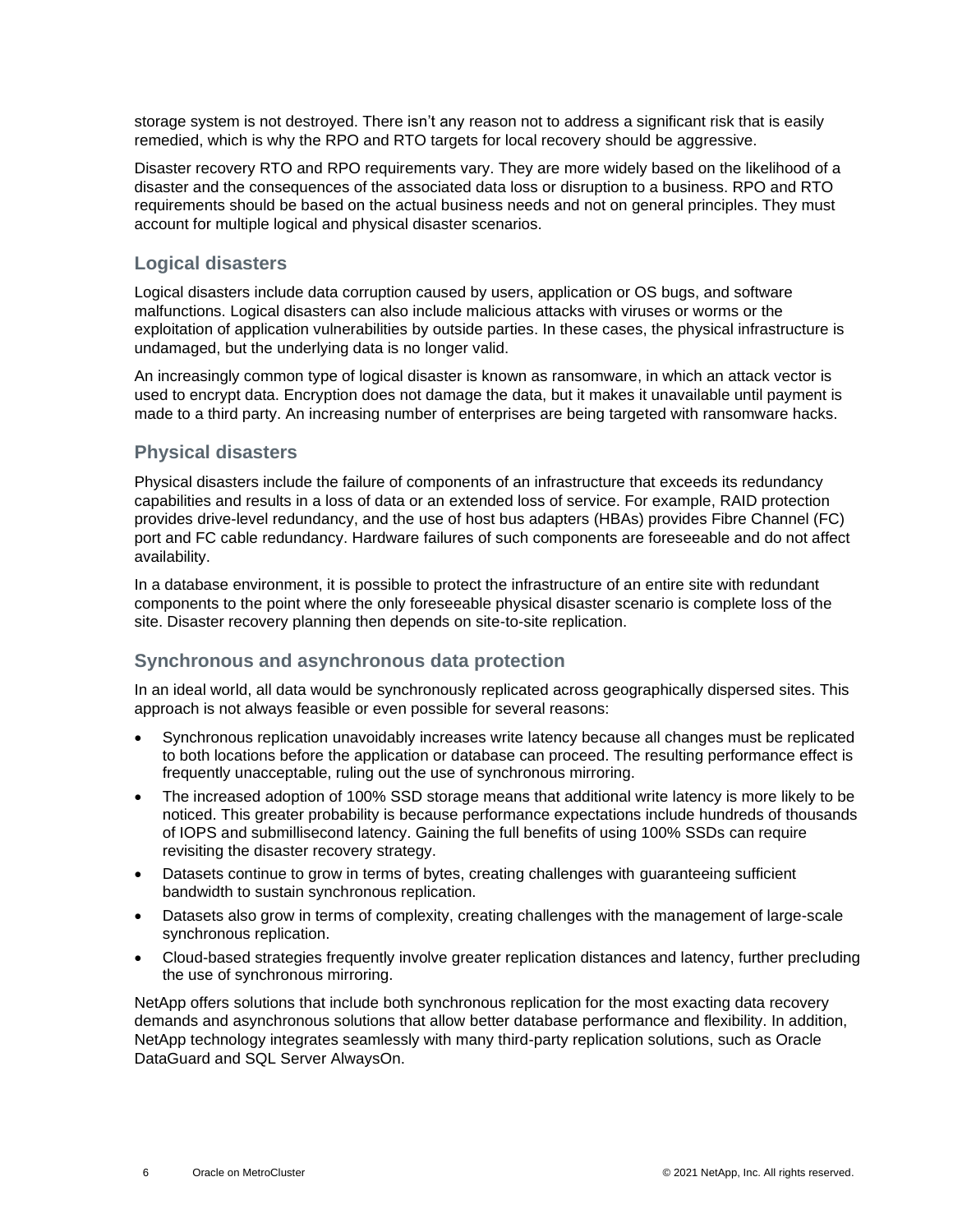### <span id="page-6-0"></span>**Retention time**

The final aspect of a data protection strategy is the data retention time, which can vary dramatically:

- A typical requirement is 14 days of nightly backups on the primary site and 90 days of backups stored on a secondary site.
- Many customers create standalone, quarterly archives stored on different media.
- A constantly updated database might have no need for historical data, and backups need only be retained for a few days.

Regulatory requirements might stipulate recoverability to the point of any arbitrary transaction in a 365 day window.

## <span id="page-6-1"></span>**NetApp ONTAP data protection fundamentals**

### <span id="page-6-2"></span>**Data protection with NetApp Snapshot copies**

The foundation of NetApp ONTAP® data protection software is NetApp Snapshot® technology. The key values are as follows:

- **Simplicity**. A Snapshot copy is a read-only copy of the contents of a container of data at a specific point in time.
- **Efficiency**. Snapshot copies require no space at the moment of creation. Space is only consumed when data is changed.
- **Manageability**. A backup strategy based on Snapshot copies is easy to configure and manage because Snapshot copies are a native part of the storage OS. If the storage system is powered on, it is ready to create backups.
- **Scalability**. Up to 255 backups of a single container of files and LUNs can be preserved. For complex datasets, multiple containers of data can be protected by a single, consistent set of Snapshot copies.
- Performance is unaffected, whether a volume contains 250 Snapshot copies or none.

As a result, protecting a database running on ONTAP is simple and highly scalable. Database backups do not require movement of data. Therefore, a backup strategy can be tailored to the needs of the business rather than the limitations of network transfer rates, large number of tape drives, or disk staging areas.

### <span id="page-6-3"></span>**Data restoration with ONTAP SnapRestore**

Rapid data restoration from a Snapshot copy in ONTAP is delivered by NetApp SnapRestore® technology. The key values are as follows:

- Individual files or LUNs can be restored in seconds, whether it is a 2TB LUN or a 4KB file.
- An entire container (a NetApp FlexVol<sup>®</sup> volume) of LUNs and/or files can be restored in seconds, whether it is 10GB or 100TB of data.

When a critical database is down, critical business operations are down. Tapes can break, and even restorations from disk-based backups can be slow to transfer across the network. SnapRestore avoids these problems by delivering near instantaneous restoration of databases. Even petabyte-scale databases can be completely restored with just a few minutes of effort.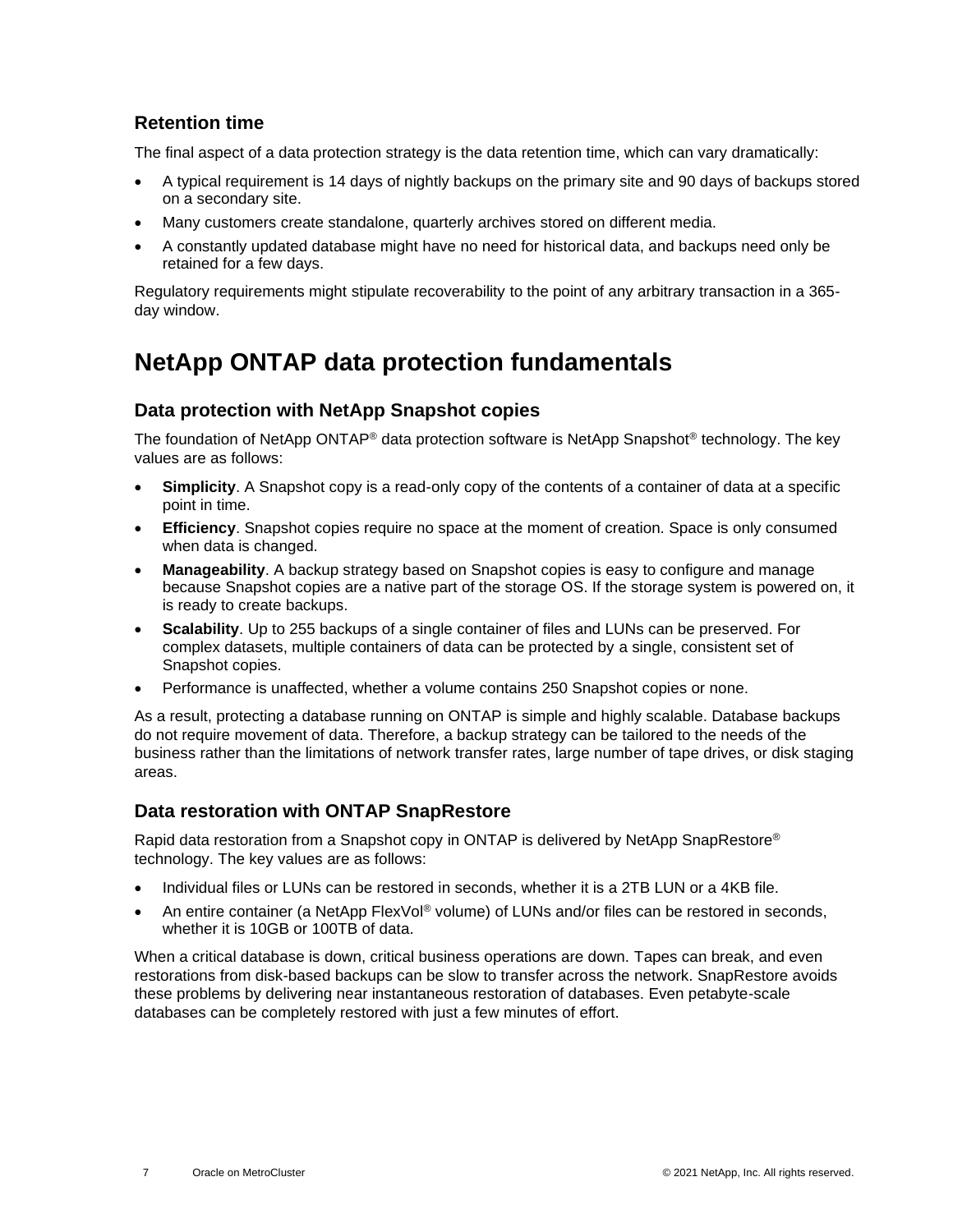### <span id="page-7-0"></span>**Data replication and disaster recovery**

Nearly every database requires data replication. At the most basic level, a replica can be a copy on tape stored off site or database-level replication to a standby database. Disaster recovery refers to the use of those replica copies to bring a service online if a catastrophic loss of service occurs.

ONTAP offers multiple replication options to address various requirements within the storage array, covering a complete spectrum of needs. These options can vary from simple replication of backups to a remote site up to a synchronous, fully automated solution that delivers both disaster recovery and HA in the same platform.

The primary ONTAP replication features applicable to databases are NetApp SnapMirror® and NetApp SyncMirror. These features are not add-on products; rather, they are fully integrated into ONTAP and are activated by the simple addition of a license key. Storage-level replication is not the only option either. Database-level replication, such as with Oracle DataGuard or Microsoft SQL Server AlwaysOn, can also integrate into a data protection strategy based on ONTAP.

The right choice depends on the specific replication, recovery, and retention requirements.

### **ONTAP SnapMirror**

SnapMirror is the NetApp asynchronous replication feature, ideally suited for protecting large, complicated, and dynamic datasets such as databases and their associated applications. Its key values are as follows:

- **Manageability**. SnapMirror is easy to configure and manage because it is a native part of the storage software. No add-on products are required. Replication relationships can be established in minutes and can be managed directly on the storage system.
- **Simplicity**. Replication is based on FlexVol volumes, which are containers of LUNs or files that are replicated as a single consistent group.
- **Efficiency**. After the initial replication relationship is established, only changes are replicated. Also, efficiency features such as deduplication and compression are preserved, further reducing the amount of data that must be transferred to a remote site.
- **Flexibility**. Mirrors can be temporarily broken to allow testing of disaster recovery procedures, and then the mirroring can be easily reestablished with no need for a complete remirroring. Only the changed data must be applied to bring the mirrors back into sync. Mirroring can also be reversed to allow a rapid resync after the disaster concludes and the original site is back in service. Finally, read/write clones of replicated data are available for testing and development.

### **MetroCluster and SyncMirror**

Synchronous replication in ONTAP is delivered by SyncMirror. At the simplest layer, SyncMirror creates two complete sets of RAID-protected data in two different locations. They could be in adjoining rooms within a data center, or they could be located many kilometers apart.

SyncMirror is fully integrated with ONTAP and operates just above the RAID level. Therefore, all the usual ONTAP features, such as Snapshot copies, SnapRestore, and NetApp FlexClone®, work seamlessly. It is still ONTAP. It just includes an extra layer of synchronous data mirroring.

A collection of ONTAP controllers managing SyncMirror data is called NetApp MetroCluster, and many configurations are available. The primary purpose of MetroCluster is to provide HA access to synchronously mirrored data in various typical failure and disaster recovery scenarios.

The key values of data protection with MetroCluster and SyncMirror are as follows:

• In normal operations, SyncMirror delivers guaranteed synchronous mirroring across locations. A write operation is not acknowledged until it is present on nonvolatile media on both sites.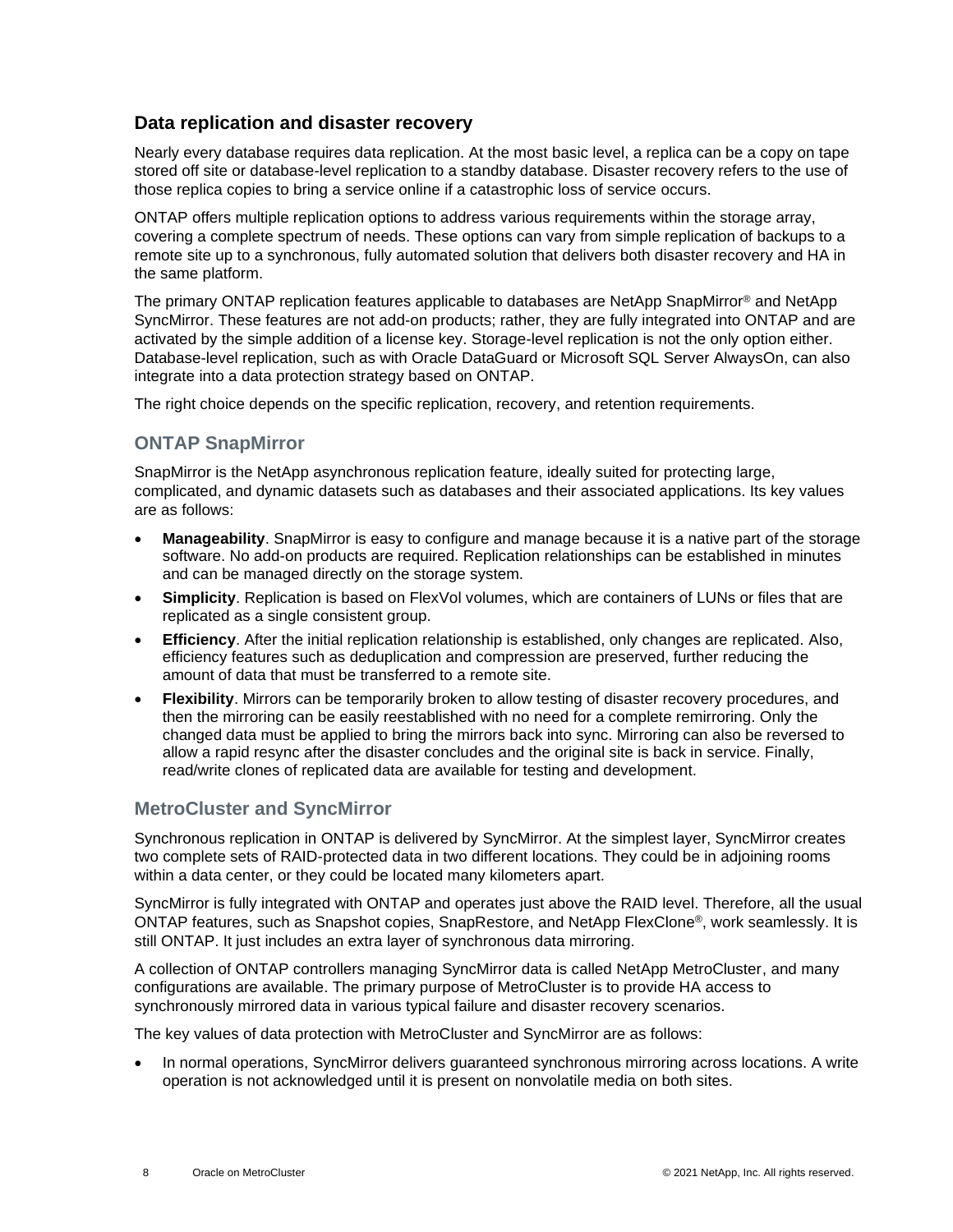• If connectivity between sites fails, SyncMirror automatically switches into asynchronous mode to keep the primary site serving data until connectivity is restored. When restored, it delivers rapid resynchronization by efficiently updating the changes that have accumulated on the primary site. Full reinitialization is not required.

SnapMirror is also fully compatible with systems based on SyncMirror. For example, a primary database might be running on a MetroCluster cluster spread across two geographic sites. This database can also replicate backups to a third site as long-term archives or for the creation of clones in a DevOps environment.

## <span id="page-8-0"></span>**MetroCluster physical architecture**

MetroCluster clusters are available in three different configurations:

- HA Pairs with IP connectivity
- HA Pairs with FC connectivity
- Single controllers with FC connectivity
- **Note:** The term 'connectivity' refers to the cluster connection used for cross-site replication. It does not refer to the host protocols. All host-side protocols are supported as usual in a MetroCluster configuration irrespective of the type of connection used for intercluster communication.

### <span id="page-8-1"></span>**MetroCluster IP**

MetroCluster technologies using IP connectivity are configured with HA pairs on each site. At the time of writing, it is limited to a single HA pair on each site. Only SAN-attached MetroCluster includes a single controller option.

Most customers are choosing IP connectivity because the infrastructure requirements are simpler. In the past, high-speed cross-site connectivity was easier to provision using dark fiber and FC switches, but today high-speed, low latency IP circuits are more readily available.

The architecture is also simpler because the only cross-site connections are for the controllers. In FC SAN attached MetroCluster technologies, a controller writes directly to the drives on the opposite site; thus, requiring additional SAN connections, switches, and bridges. In contrast, a controller in an IP configuration writes to the opposite drives by using the controller.

[Figure 1](#page-9-1) illustrates the MetroCluster IP basic architecture.

For additional information, refer to the official ONTAP documentation and [MetroCluster IP Solution](https://www.netapp.com/pdf.html?item=/media/13481-tr4689.pdf)  [Architecture and Design.](https://www.netapp.com/pdf.html?item=/media/13481-tr4689.pdf)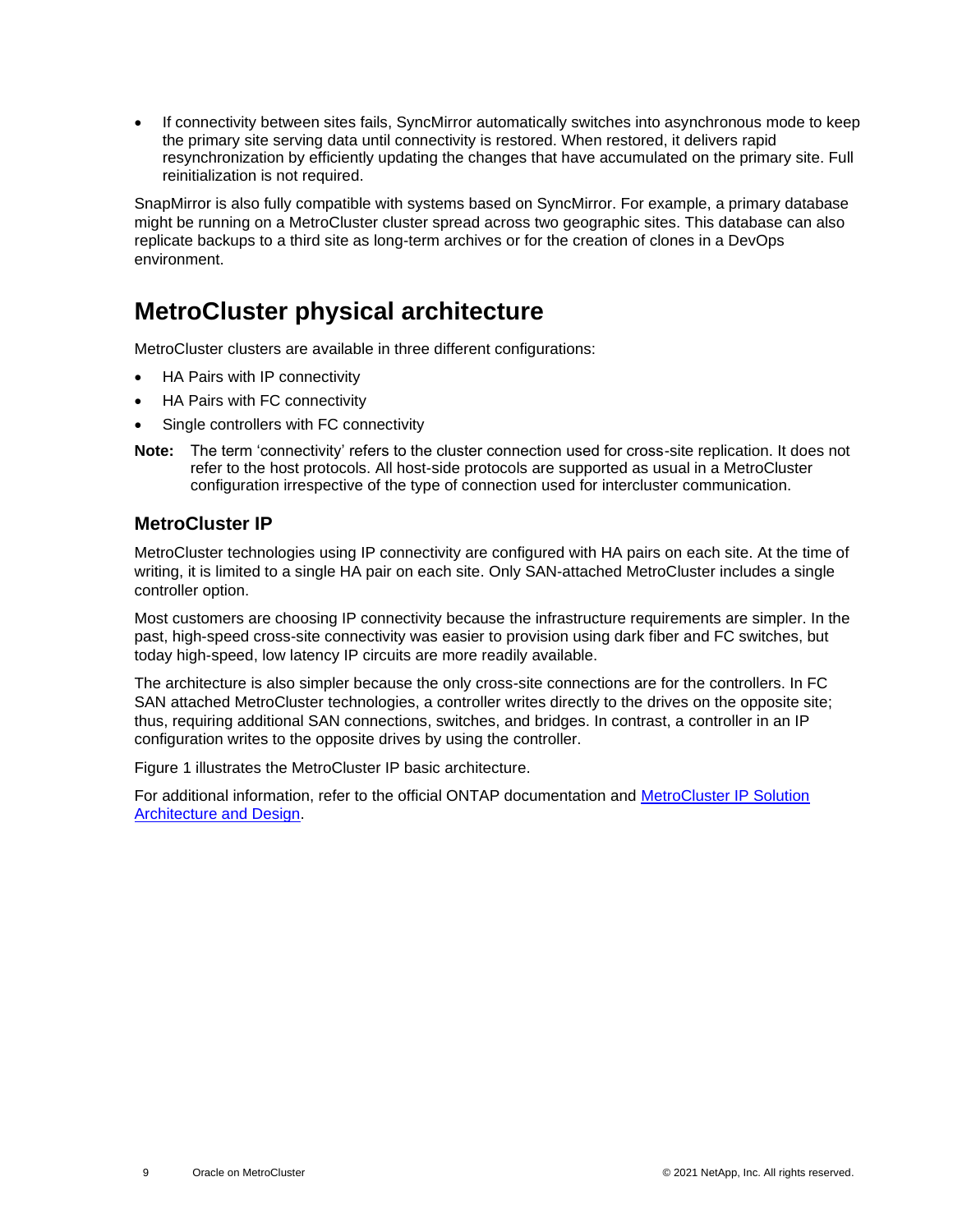<span id="page-9-1"></span>



## <span id="page-9-0"></span>**HA pair FC SAN-attached MetroCluster**

The HA pair MetroCluster configuration uses two nodes per site. This configuration option increases the complexity and costs relative to the two-node option, but it delivers an important benefit: intrasite redundancy. A simple controller failure does not require data access across the WAN. Data access remains local through the alternate local controller.

The basic design is depicted in [Figure 2.](#page-10-0)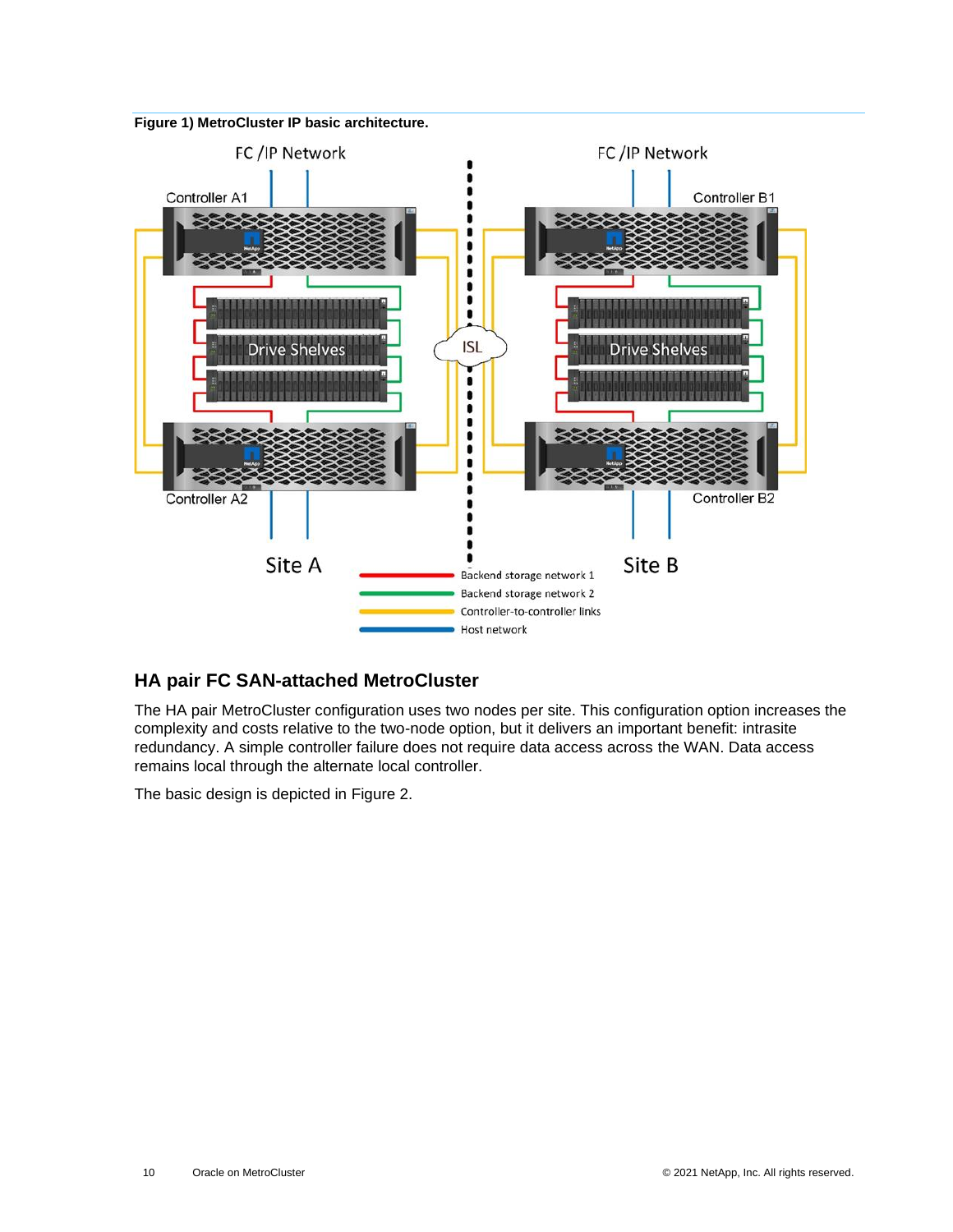

#### <span id="page-10-0"></span>**Figure 2) HA pair FC SAN-attached MetroCluster basic architecture.**

Some multisite infrastructures are not designed for HA configurations but, rather, are used more as a primary site and disaster recovery site. In this situation, the HA pair MetroCluster option is preferable for the following reasons:

- Although a two-node MetroCluster cluster is an HA system, unexpected failure of a controller or planned maintenance requires that data services must come online on the opposite site. If the network connectivity between sites cannot support the required bandwidth, performance is affected. The only option would be to also fail over the various host OSs and associated services to the alternate site. The HA pair MetroCluster cluster eliminates this problem because loss of a controller results in simple failover within the same site.
- Some network topologies are not designed for cross-site access but, instead, use different subnets or isolated FC SANs. In these cases, the two-node MetroCluster cluster no longer functions as an HA system because the alternate controller cannot serve data to the servers on the opposite site. The HA pair MetroCluster option is required to deliver complete redundancy.
- If a two-site infrastructure is viewed as a single highly available infrastructure, the two-node MetroCluster configuration is suitable. However, if the system must function for an extended period after site failure, then an HA pair is preferred because it continues to provide HA within a single site.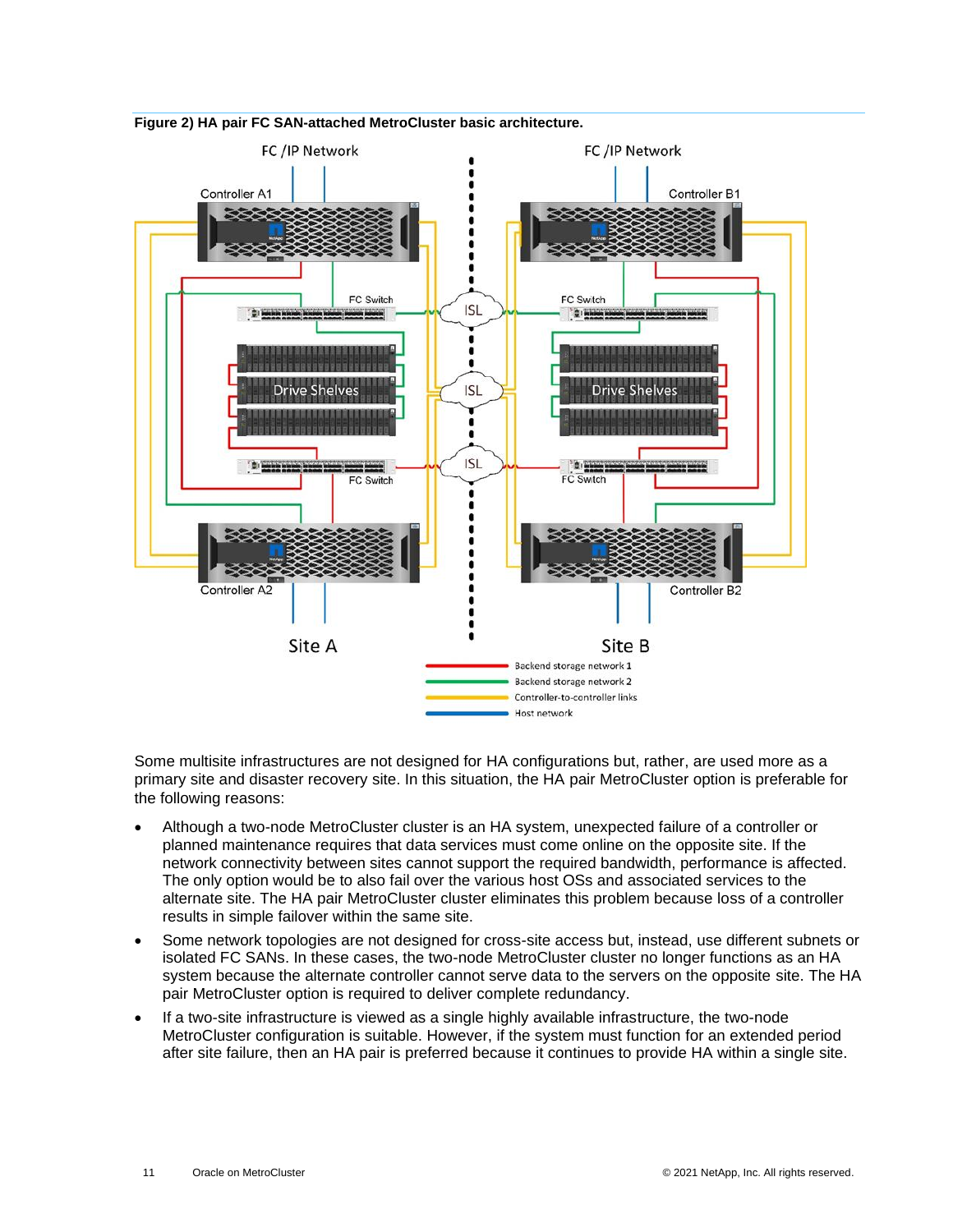## <span id="page-11-0"></span>**Two-node FC SAN-attached MetroCluster**

The two-node MetroCluster configuration uses only one node per site. This design is simpler than the HA pair option because there are fewer components to configure and maintain. It also has reduced infrastructure demands in terms of cabling and FC switching. Finally, it reduces costs.

The basic design is depicted in [Figure 3.](#page-11-2)



<span id="page-11-2"></span>

The obvious impact of this design is that controller failure on a single site means that data is available from the opposite site. This restriction is not necessarily a problem. Many enterprises have multisite data center operations with stretched, high-speed, low-latency networks that function essentially as a single infrastructure. In these cases, the two-node version of MetroCluster is the preferred configuration. Twonode systems are currently used at petabyte scale by several service providers.

## <span id="page-11-1"></span>**MetroCluster resiliency features**

As shown in the figures above, there are no single points of failure in a MetroCluster solution:

- Each controller has two independent paths to the drive shelves on the local site.
- Each controller has two independent paths to the drive shelves on the remote site.
- Each controller has two independent paths to the controllers on the opposite site.
- In the HA pair configuration, each controller has two paths to its local partner.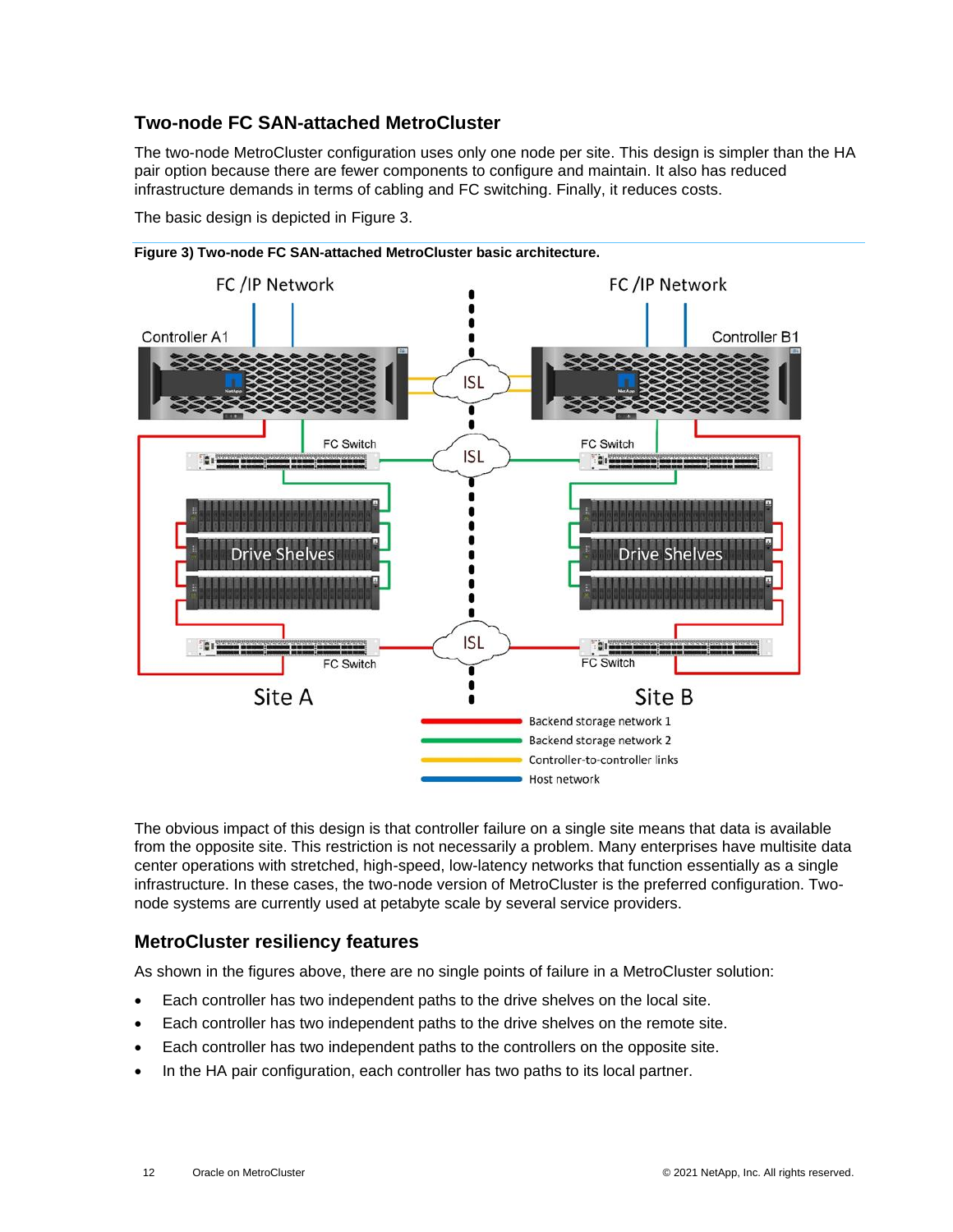In summary, any one component in the configuration can be removed without compromising the ability of MetroCluster to serve data. The only difference in terms of resiliency between the two options is that the HA pair version is still an overall HA storage system after a site failure.

# <span id="page-12-0"></span>**MetroCluster logical architecture**

There are two fundamental requirements for any storage system: make sure that data is protected and make sure that data is available. A complete explanation of ONTAP data protection technologies is beyond the scope of this document, but a review of the layers is required to fully understand what happens with various fault scenarios.

## <span id="page-12-1"></span>**Data protection**

Logical data protection within MetroCluster consists of the following key requirements:

- Data transmission on the network must be protected against data corruption.
- Data written to disk must be protected against data corruption.
- Data written to disk must be protected against drive failure.
- Changes to data must be protected against loss.
- The two independent copies of data, one at each site, must be kept in sync.

### **Network corruption: Checksums**

The most basic level of data protection is the checksum, which is a special error-detecting code stored alongside data. Corruption of data during network transmission is detected with the use of a checksum and, in some instances, multiple checksums.

For example, an FC frame includes a form of checksum called a cyclic redundancy check (CRC) to make sure that the payload is not corrupted in transit. The transmitter sends both the data and the CRC of the data. The receiver of an FC frame recalculates the CRC of the received data to make sure that it matches the transmitted CRC. If the newly computed CRC does not match the CRC attached to the frame, the data is corrupt, and the FC frame is discarded or rejected. An iSCSI I/O operation includes checksums at the TCP/IP and Ethernet layers, and, for extra protection, it can also include optional CRC protection at the SCSI layer. Any bit corruption on the wire is detected by the TCP layer or IP layer, which results in retransmission of the packet. As with FC, errors in the SCSI CRC result in a discard or rejection of the operation.

### **Drive corruption: Checksums**

Checksums are also used to verify the integrity of data stored on drives. Data blocks written to drives are stored with a checksum function that yields an unpredictable number that is tied to the original data. When data is read from the drive, the checksum is recomputed and compared to the stored checksum. If it does not match, then the data has become corrupt and must be recovered by the RAID layer.

## **Data inconsistency: Lost writes**

One of the most difficult types of corruption to detect is a lost or a misplaced write. When a write is acknowledged, it must be written to the media in the correct location. In-place data corruption is relatively easy to detect by using a simple checksum stored with the data. However, if the write is lost, then the prior version of data might still exist, and the checksum would be correct. If the write is placed at the wrong physical location, the associated checksum would again be valid for the stored data, even though the write has destroyed other data.

The solution to this challenge is as follows: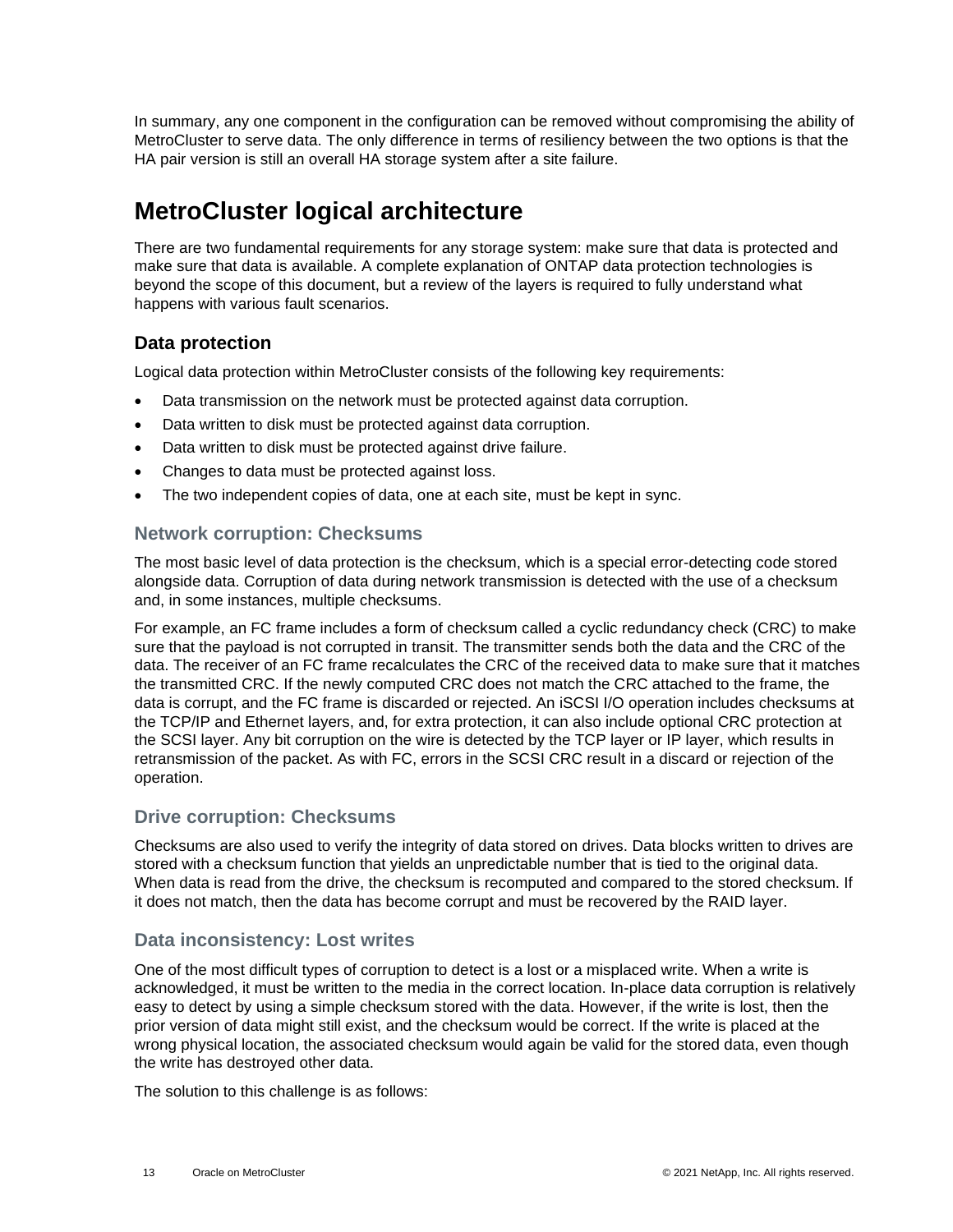- A write operation must include metadata that indicates the location where the write is expected to be found.
- A write operation must include some sort of version identifier.

When ONTAP writes a block, it includes data on where the block belongs. If a subsequent read identifies a block, but the metadata indicates that it belongs at location 123 when it was found at location 456, then the write has been misplaced.

Detecting a wholly lost write is more difficult. ONTAP is storing metadata in a way that a write operation results in updates to two different locations on the drives. If a write is lost, a subsequent read of the data and associated metadata shows two different version identities. The difference indicates that the write was not completed by the drive.

Lost and misplaced write corruption is exceedingly rare, but, as drives continue to grow and datasets push into exabyte scale, the risk increases. Lost write detection should be included in any storage system supporting database workloads.

## **Drive failures: RAID, RAID DP, and RAID-TEC**

If a block of data on a drive is found to be corrupt, or the entire drive fails and is wholly unavailable, the data must be reconstituted. This reconstitution is done in ONTAP by using parity drives. Data is striped across multiple data drives, and then parity data is generated. The parity data is stored separately from the "real" data.

ONTAP originally used RAID 4, which uses a single parity drive for each group of data drives. The result was that any drive in the group could fail without resulting in data loss. If the parity drive failed, no data was damaged, and a new parity drive could be constructed. If a single data drive failed, the remaining drives could be used with the parity drive to regenerate the missing data.

When drives were small, the statistical chance of two drives failing simultaneously was negligible. As drive capacities have grown, so has the time required to reconstruct data after a drive failure. This added time has increased the window in which a second drive failure would result in data loss. Furthermore, the rebuild process creates extra I/O on the surviving drives. As drives age, the risk of the additional load leading to a second drive failure also increases. Finally, even if the risk of data loss did not increase with the continued use of RAID 4, the consequences of data loss would become more severe. The more data that would be lost if there is a RAID group failure, the longer it would take to recover the data, extending business disruption.

These issues led NetApp to develop the RAID DP® technology, which is a variant of RAID 6. This solution includes two parity drives, meaning that any two drives in a RAID group can fail without creating data loss. In addition to RAID DP, NetApp has also developed RAID-TEC™ technology, which introduces a third parity drive, as drives have continued to grow in size.

Some historical database best practices recommend the use of RAID 10, also known as striped mirroring. This type of mirroring offers less data protection than even RAID DP because there are multiple two-disk failure scenarios, whereas in RAID DP there are none.

There are also some historical database best practices that indicate RAID 10 is preferred to RAID 4/5/6 options due to performance concerns. These recommendations sometimes refer to a RAID penalty. Although these recommendations are correct, they are inapplicable to the implementations of RAID within ONTAP. The performance concern is related to parity regeneration. With traditional RAID implementations, processing the routine random writes performed by a database requires multiple disk reads to regenerate the parity data and complete the write. The penalty is defined as the additional read IOPS required to perform write operations.

ONTAP does not incur a RAID penalty because writes are staged in memory where parity is generated and then written to disk as a single RAID stripe. No reads are required to complete the write operation.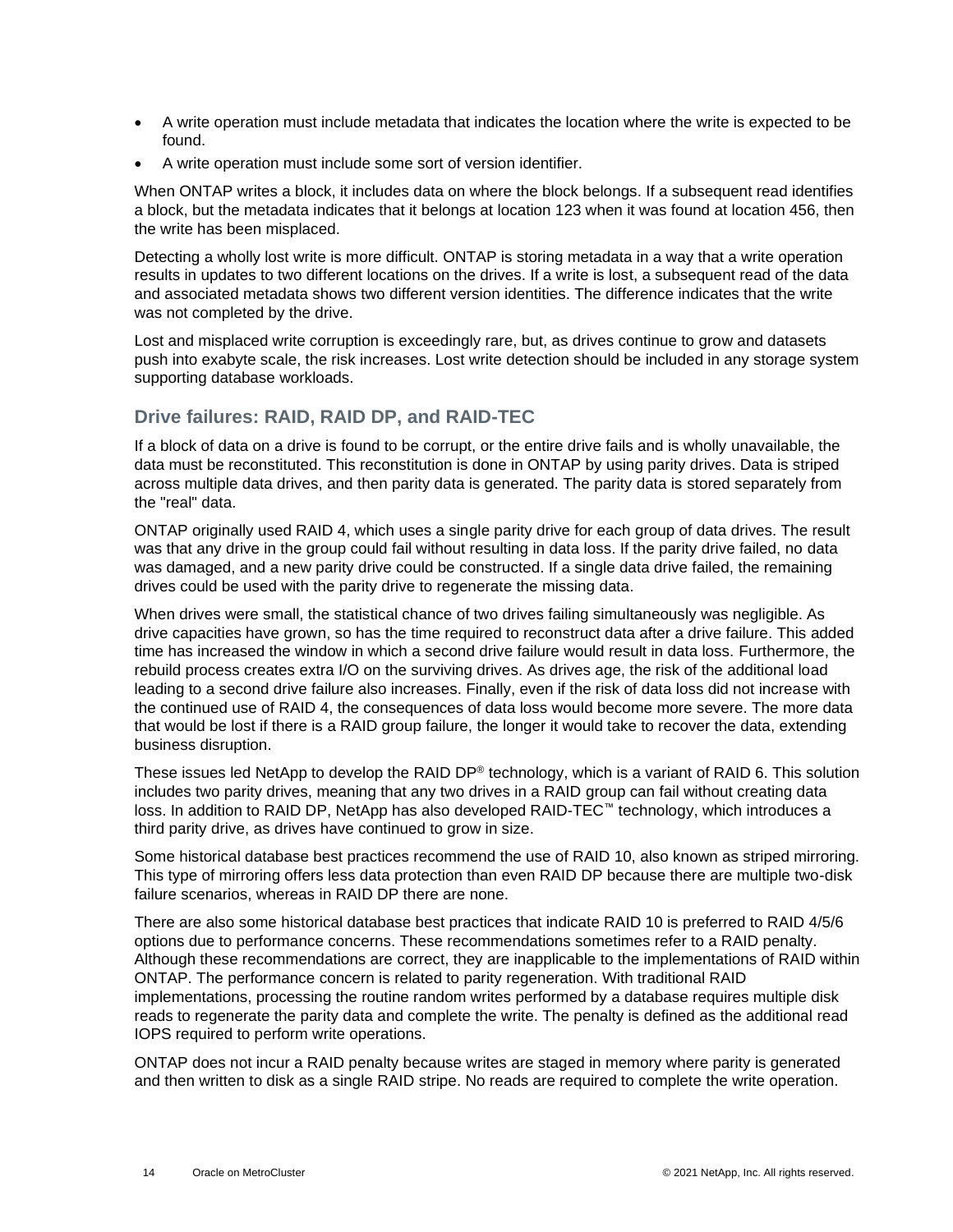In summary, when compared to RAID 10, RAID DP and RAID-TEC deliver much more usable capacity, better protection against drive failure, and no performance sacrifice.

#### **Hardware failure protection: NVRAM**

Any storage array servicing a database workload must service write operations as quickly as possible. Furthermore, a write operation must be protected from loss caused by an unexpected event such as a power or device failure.

AFF and FAS systems rely on NVRAM to meet these requirements. The write process works as follows:

- 1. The inbound write data is stored in RAM.
- 2. The changes that must be made to data on disk are journaled into NVRAM on both the local and partner nodes. NVRAM is not a write cache; rather it is a journal similar to a database redo log. Under normal conditions, it is not read. It is only used for recovery, such as after a power failure during I/O processing.
- 3. The write is then acknowledged to the host.

The write process at this stage is complete from the application point of view, and the data is protected against loss because it is stored in two different locations. The changes are eventually written to disk; however, this process is out of band from the application point of view because it occurs after the write is acknowledged and therefore does not affect latency. This process is once again like database logging. A change to the database is recorded in the redo logs as quickly as possible, and the change is then acknowledged as committed. The updates to the data files occur much later and do not directly affect the speed of processing.

If there is a controller failure, the partner controller takes ownership of the required disks. The partner controller then replays the logged data in NVRAM to recover any I/O operations that were in flight when the failure occurred.

### **Site failure protection: NVRAM and MetroCluster**

MetroCluster extends NVRAM data protection in the following ways:

- In a two-node configuration, NVRAM data is replicated using the Inter-Switch Links (ISLs) to the remote partner.
- In an HA pair configuration, NVRAM data is replicated to both the local partner and a remote partner.
- A write is not acknowledged until it is replicated to all partners.

This architecture protects in-flight I/O from site failure by replicating NVRAM data to a remote partner. This process is not involved with drive-level data replication. The controller that owns the aggregates is responsible for data replication by writing to both plexes in the aggregate. However, protection against inflight I/O loss if there is site loss is still required. Replicated NVRAM data is only used if a partner controller must take over for a failed controller.

### **Site and shelf failure protection: SyncMirror and plexes**

SyncMirror is a mirroring technology that enhances, but does not replace, RAID DP or RAID-TEC. It mirrors the contents of two independent RAID groups. The logical configuration is as follows:

- 1. Drives are configured into two pools based on location. One pool is composed of all drives on site A, and the second pool is composed of all drives on site B.
- 2. A common pool of storage, known as an aggregate, is then created based on mirrored sets of RAID groups. An equal number of drives is drawn from each site. For example, a 20-drive SyncMirror aggregate would be composed of 10 drives from site A and 10 drives from site B.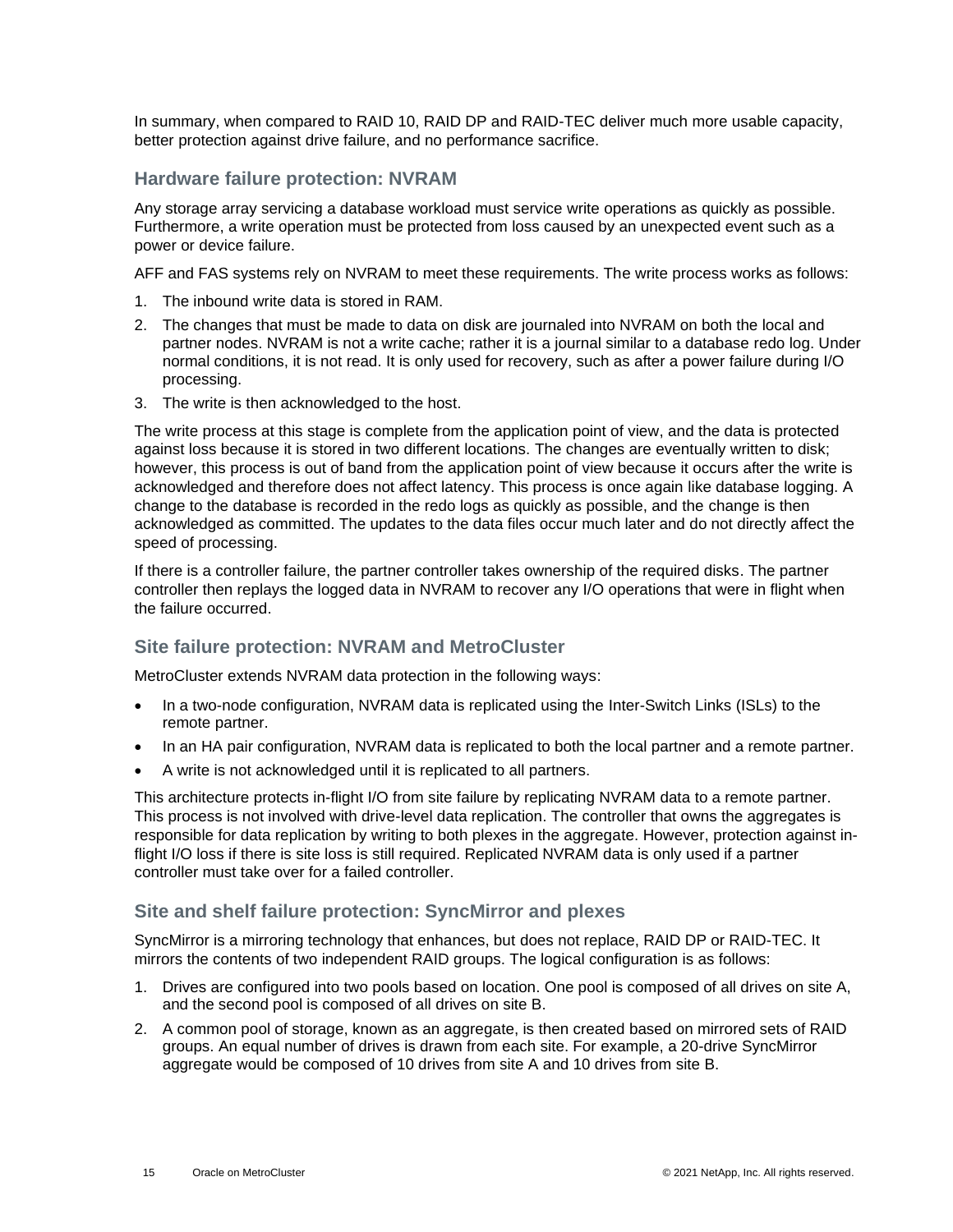3. Each set of drives on a given site is automatically configured as one or more fully redundant RAID DP or RAID-TEC groups, independent of the use of mirroring. This use of RAID underneath mirroring provides data protection even after the loss of a site.

<span id="page-15-0"></span>

[Figure 4](#page-15-0) illustrates a sample SyncMirror configuration. A 24-drive aggregate on the controller is shown with 12 drives from a shelf allocated on site A and 12 drives from a shelf allocated on site B. The drives are grouped into two, mirrored RAID groups. RAID group 0 includes a 6-drive plex on site A mirrored to a 6-drive plex on site B. Likewise, RAID group 1 includes a 6-drive plex on site A mirrored to a 6-drive plex on site B.

SyncMirror is normally used to provide asynchronous remote mirroring with MetroCluster systems, with one copy of the data at each site. On occasion, it has been used to provide an extra level of redundancy in a single system. It provides shelf-level redundancy. A drive shelf already contains dual power supplies and controllers and is, overall, little more than sheet metal, but sometimes the extra protection might be warranted. For example, one NetApp customer has deployed SyncMirror for a mobile real-time analytics platform used during automotive testing. The system was separated into two physical racks supplied with independent power feeds and independent UPS systems.

### **Redundancy failure: NVFAIL**

As discussed earlier, a write is not acknowledged until it has been logged into local NVRAM and NVRAM on at least one other controller. This approach makes sure that a hardware failure or power outage does not result in the loss of in-flight I/O. If the local NVRAM fails or the connectivity to other nodes fails, then data would no longer be mirrored.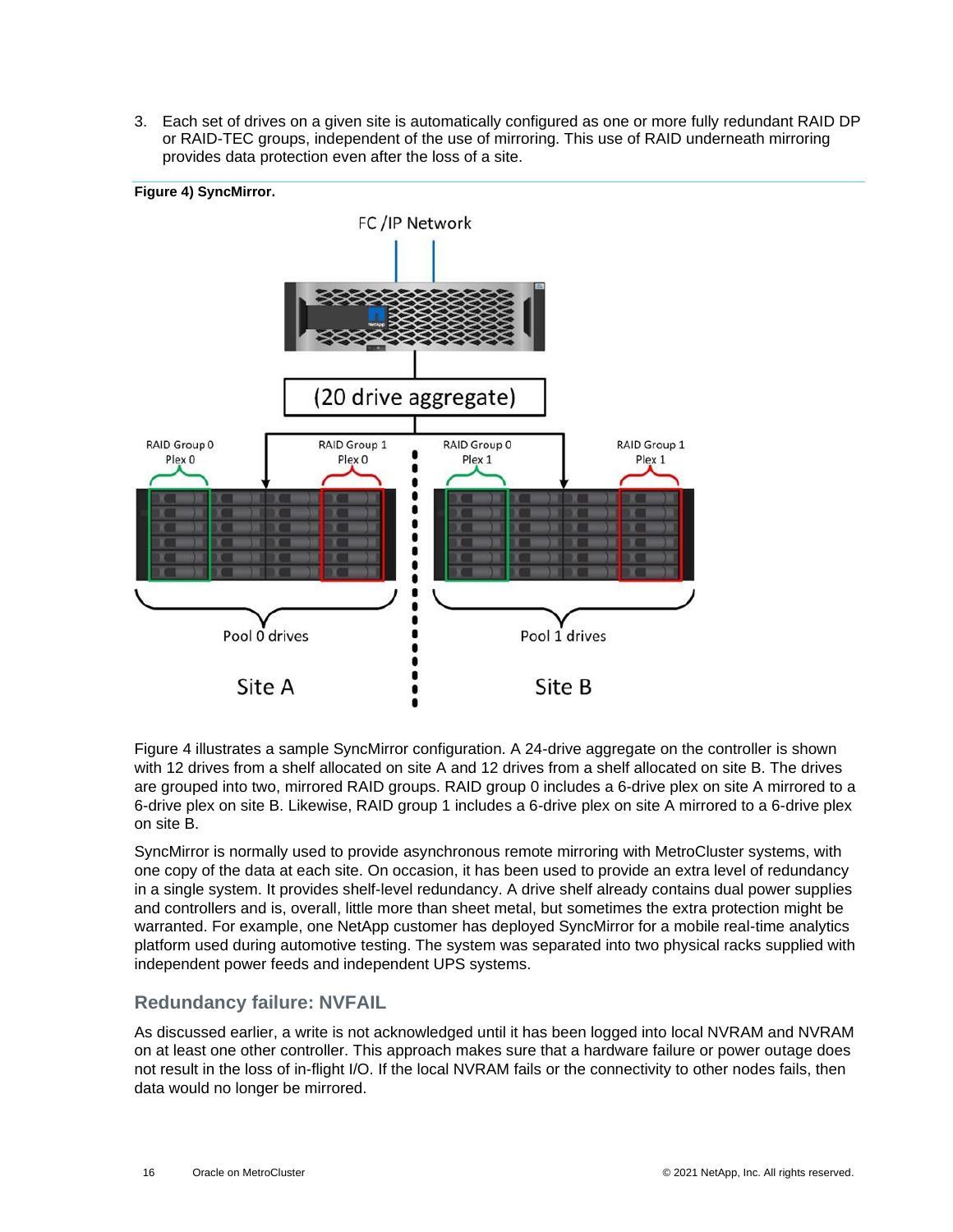If the local NVRAM reports an error, the node shuts down. This shutdown results in failover to a partner controller when HA pairs are used. With MetroCluster, the behavior depends on the overall configuration chosen, but it can result in automatic failover to the remote note. In any case, no data is lost because the controller experiencing the failure has not acknowledged the write operation.

A site-to-site connectivity failure that blocks NVRAM replication to remote nodes is a more complicated situation. Writes are no longer replicated to the remote nodes, creating a possibility of data loss if a catastrophic error occurs on a controller. More importantly, attempting to fail over to a different node during these conditions results in data loss.

The controlling factor is whether NVRAM is synchronized. If NVRAM is synchronized, node-to-node failover is safe to proceed without risk of data loss. In a MetroCluster configuration, if NVRAM and the underlying aggregate plexes are in sync, it is safe to proceed with switchover without risk of data loss.

ONTAP does not permit a failover or switchover when the data is out of sync unless the failover or switchover is forced. Forcing a change in conditions in this manner acknowledges that data might be left behind in the original controller and that data loss is acceptable.

Databases are especially vulnerable to corruption if a failover or switchover is forced because databases maintain larger internal caches of data on disk. If a forced failover or switchover occurs, previously acknowledged changes are effectively discarded. The contents of the storage array effectively jump backward in time, and the state of the database cache no longer reflects the state of the data on disk.

To protect databases from this situation, ONTAP allows volumes to be configured for special protection against NVRAM failure. When triggered, this protection mechanism results in a volume entering a state called NVFAIL. This state results in I/O errors that cause a database crash. This crash causes the databases to shut down so that they do not use stale data. Data should not be lost because any committed transaction data should be present in the logs. The usual next steps are for an administrator to fully shut down the hosts before manually placing the LUNs and volumes back online again. Although these steps can involve some work, this approach is the safest way to make sure of data integrity. Not all data requires this protection, which is why NVFAIL behavior can be configured on a volume-by-volume basis.

## <span id="page-16-0"></span>**High availability**

A complete description of ONTAP HA features is beyond the scope of this document. However, as with data protection, a basic understanding of this functionality is important when designing a database infrastructure.

### **HA pairs**

The basic unit of HA is the HA pair. Each pair contains redundant links to support replication of NVRAM data. NVRAM is not write cache. The RAM inside a controller serves as the write cache. The purpose of NVRAM is to temporarily journal data as a safeguard against unexpected system failure. In this respect, it is similar to a database redo log.

Both NVRAM and a database redo log are used to store data quickly, allowing changes to data to be committed as quickly as possible. The update to the persistent data on drives (or data files) does not take place until later during a process called a checkpoint on both ONTAP and most database platforms. NVRAM data nor database redo logs are read during normal operations.

If a controller fails abruptly, there are likely to be pending changes stored in NVRAM that have not yet been written to the drives. The partner controller detects the failure, takes control of the drives, and applies the required changes that have been stored in NVRAM.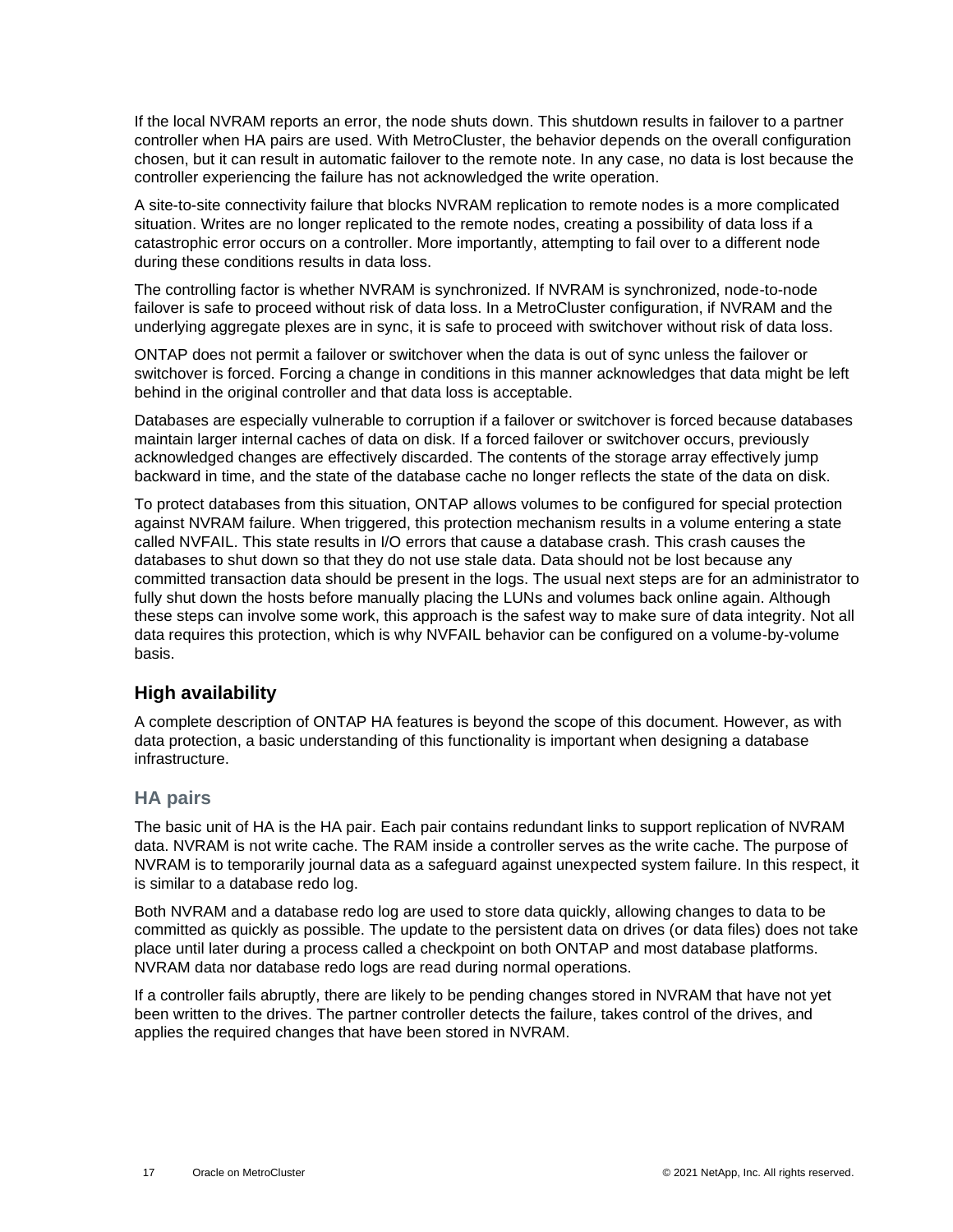### **HA pairs and MetroCluster**

MetroCluster is available in two configurations: two-node and HA pair. The two-node configuration behaves the same as an HA pair regarding NVRAM. If there is sudden failure, the partner node can replay NVRAM data to make the drives consistent and make sure that no acknowledged writes have been lost.

The HA-pair configuration replicates NVRAM to the local partner node as well. A simple controller failure results in an NVRAM replay on the partner node, as is the case with a standalone HA-pair without MetroCluster. If there is sudden complete site loss, the remote site also has the NVRAM required to make the drives consistent and start serving data.

One important aspect of MetroCluster is that the remote nodes have no access to partner data under normal operational conditions. Each site functions essentially as an independent system that can assume the personality of the opposite site. This process is known as a switchover and includes a planned switchover in which site operations are migrated nondisruptively to the opposite site. It also includes unplanned situations in which a site is lost, and a manual or automatic switchover is required as part of disaster recovery.

## **Takeover and giveback**

Takeover and giveback refer to the process of transferring responsibility for storage resources between nodes in an HA pair. There are two aspects to takeover and giveback:

- Management of the network connectivity that allows access to the drives
- Management of the drives themselves

Network interfaces supporting CIFS and NFS traffic are configured with both a home and failover location. A takeover includes moving the network interfaces to their temporary home on a physical interface where the same subnets as the original location are found. A giveback includes moving the network interfaces back to their original locations. The exact behavior can be tuned as required.

Network interfaces supporting SAN block protocols such as iSCSI and FC are not relocated during takeover and giveback. Instead, LUNs should be provisioned with paths that include a complete HA pair, which results in a primary path and a secondary path.

**Note:** Additional paths to additional controllers can also be configured to support relocating data between nodes in a larger cluster, but this relocation is not part of the HA process.

The second aspect of takeover and giveback is the transfer of disk ownership. The exact process depends on multiple factors, including the reason for the takeover/giveback and the command-line options issued. The goal is to perform the operation as efficiently as possible. Although the overall process might appear to require several minutes, the actual moment in which ownership of the drive is transitioned from node to node can generally be measured in seconds.

#### **Takeover time**

Host I/O experiences a short pause in I/O during takeover and giveback operations, but there should not be application disruption in a correctly configured environment. The actual transition process in which I/O is delayed is measured in seconds. However, the host might require additional time to recognize the change in data paths and resubmit I/O operations.

The nature of the disruption depends on the protocol:

• A network interface supporting NFS and CIFS traffic issues an Address Resolution Protocol (ARP) request to the network after the transition to a new physical location. This request causes the network switches to update their MAC address tables and resume processing I/O. Disruption if there is planned takeover and giveback is measured in seconds and, often, is not detectable. Some networks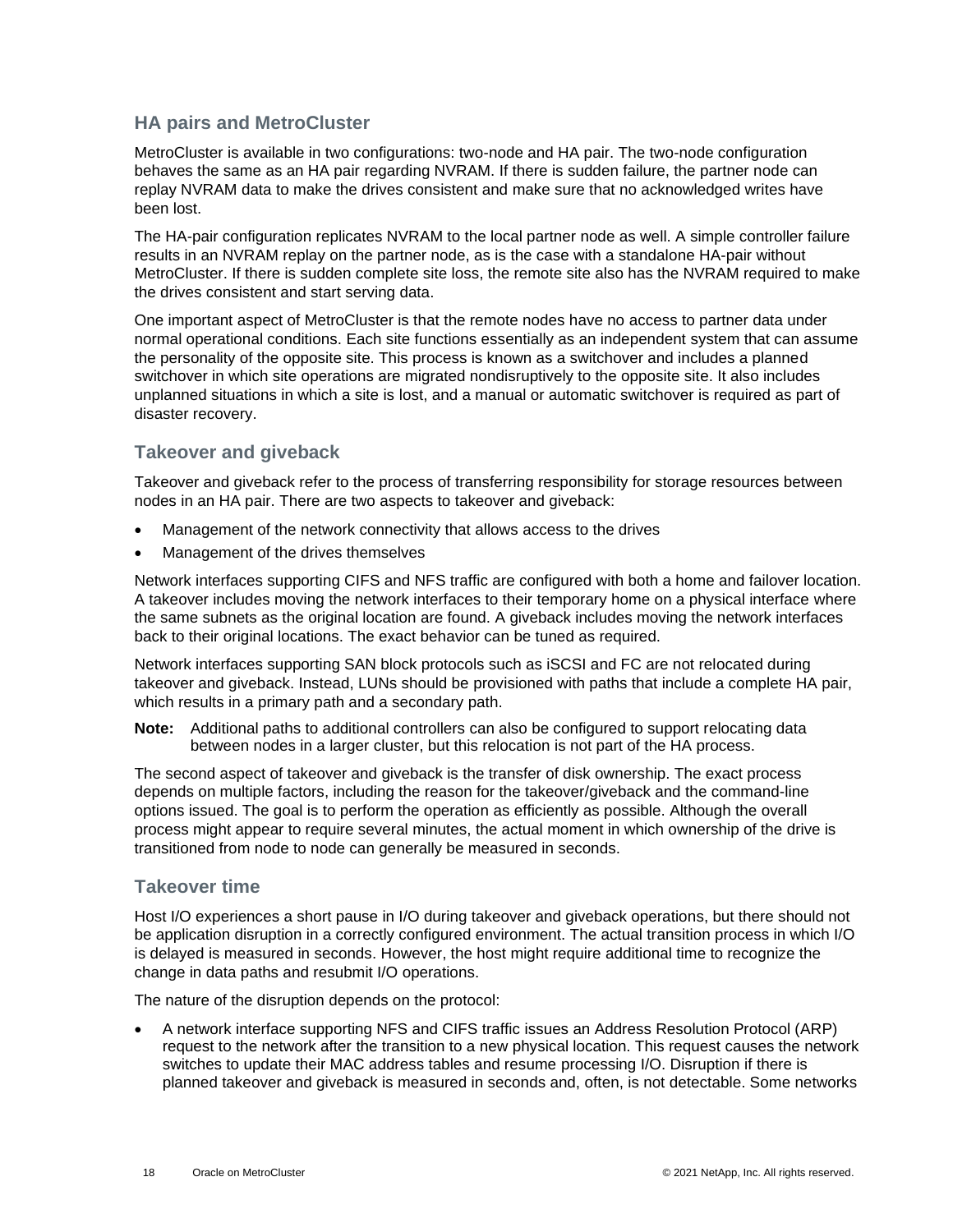might be slower to fully recognize the change in network path, and some OSs might queue up much I/O in a short time that must be retried. This queuing can extend the time required to resume I/O.

• A network interface supporting SAN protocols does not transition to a new location. A host OS must change the path or paths in use. The pause in I/O observed by the host depends on multiple factors. From a storage system point of view, the period when I/O cannot be served is just a few seconds. However, different host OSs might require additional time to allow an I/O to time out before retrying. Newer OSs are better able to recognize a path change much more quickly, but older OSs typically require up to 30 seconds to recognize a change.

The expected takeover times during which the storage system cannot serve data to a database environment are shown in [Table 1.](#page-18-1)

<span id="page-18-1"></span>

|  | Table 1) Expected takeover times. |  |  |
|--|-----------------------------------|--|--|
|--|-----------------------------------|--|--|

|                    | <b>NAS</b> | <b>SAN</b><br><b>Optimized OS</b> | <b>SAN</b>   |
|--------------------|------------|-----------------------------------|--------------|
| Planned takeover   | 15 seconds | $2-10$ seconds                    | 2–10 seconds |
| Unplanned takeover | 30 seconds | 2–15 seconds                      | 30 seconds   |

### **Takeover triggers**

Takeovers can occur under the following conditions:

- Manual initiation of a takeover with the storage failover takeover command.
- A software or system failure occurs that leads to a controller panic. After the panic completes and the system reboots, the storage resources are given back, returning the system to normal. This behavior is a default that can be changed if desired.
- A controller has a complete system failure, such as loss of power, and cannot reboot.
- A partner controller fails to receive a heartbeat message. This situation could happen if the partner experiences a hardware or software failure that does not result in a panic but still prevents it from functioning correctly.
- Manually halting a node can trigger a takeover unless the command is executed with an inhibit takeover parameter of true that prevents a takeover.
- Manually rebooting a node can trigger a takeover unless the command is executed with a inhibit takeover parameter of true that prevents a takeover.
- If hardware-assisted takeover is enabled, it can trigger a takeover when the Service Processor detects failure of the partner node.

#### **Hardware-assisted takeover**

The Service Processor is an out-of-band management device embedded in AFF and FAS systems. It is accessed by its own IP address and is used for direct console access and other management functions irrespective of whether the controller is operational.

ONTAP by itself can trigger a takeover of a failed node after it no longer detects the heartbeat from the partner node, but there are timeouts involved. Hardware-assisted takeover uses the service process to speed up the takeover process by more quickly detecting failures and immediately initiating the takeover. It does not wait for ONTAP to recognize that the partner's heartbeat has stopped.

## <span id="page-18-0"></span>**Switchover and switchback**

The terms switchover and switchback refer to the process of transitioning volumes between remote controllers in a MetroCluster configuration. This process only applies to the remote nodes. When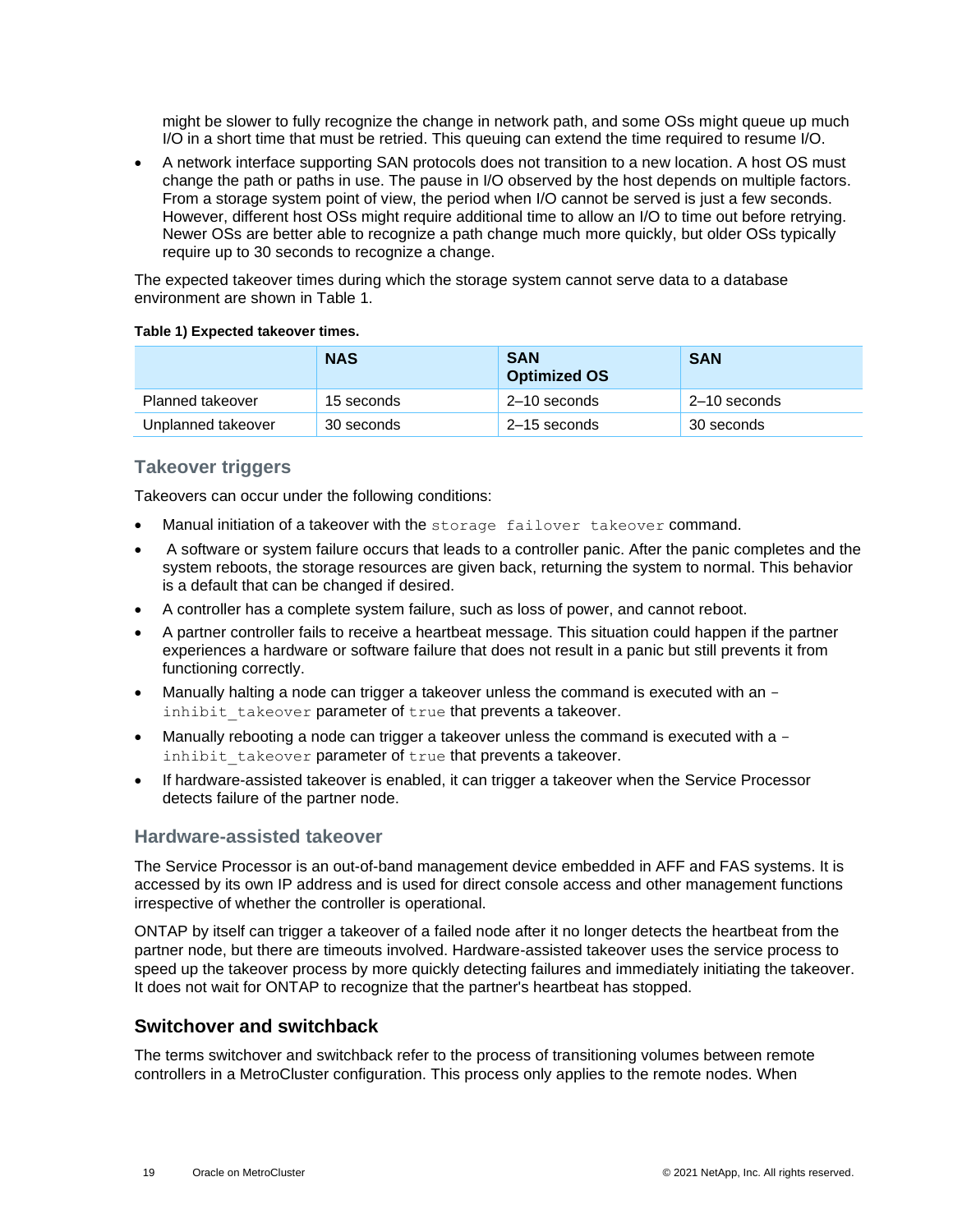MetroCluster is used in a four-volume configuration, local node failover is the same takeover and giveback process described previously.

#### **Planned switchover and switchback**

A planned switchover or switchback is like a takeover or giveback between nodes. The process has multiple steps and might appear to require several minutes, but what is happening is a multiphase, graceful transition of storage and network resources. When control transfers, the moment occurs much more quickly than the time required for the complete command to execute.

The primary difference between takeover/giveback and switchover/switchback is with the effect on FC SAN connectivity. With local takeover/giveback, a host experiences the loss of all FC paths to the local node and relies on its native Microsoft Multipath I/O (MPIO) to change over to available alternate paths. Ports are not relocated. With switchover and switchback, the virtual FC target ports on the controllers' transition to the other site. They effectively cease to exist on the SAN for a moment and then reappear on an alternate controller.

## **SyncMirror timeouts**

SyncMirror is an ONTAP mirroring technology that provides protection against shelf failures. When shelves are separated across a distance, the result is remote data protection.

SyncMirror does not deliver universal synchronous mirroring. The result is better availability. Some storage systems use constant all-or-nothing mirroring, sometimes called domino mode. This form of mirroring is limited in application because all write activity must cease if the connection to the remote site is lost. Otherwise, a write would exist at one site but not at the other. Typically, such environments are configured to take LUNs offline if site-to-site connectivity is lost for more than a short period (such as 30 seconds).

This behavior is desirable for a small subset of database environments. However, most databases demand a solution that delivers guaranteed synchronous replication under normal operating conditions, but with the ability to suspend replication. A complete loss of site-to-site connectivity is frequently considered a near-disaster situation. Typically, such database environments are kept online and serving data until connectivity is repaired or a formal decision is made to shut down the database to protect data. A requirement for automatic shutdown of the database purely because of remote replication failure is unusual.

SyncMirror supports synchronous mirroring requirements with the flexibility of a timeout. If connectivity to the remote controller and/or plex is lost, a 30-second timer begins counting down. When the counter reaches 0, write I/O processing resumes using the local data. The remote copy of the data is usable, but it is frozen in time until connectivity is restored. Resynchronization leverages aggregate-level snapshots to return the system to synchronous mode as quickly as possible.

Notably and often, this sort of universal all-or-nothing domino mode replication is better implemented at the application layer. For example, Oracle DataGuard includes maximum protection mode, which guarantees long-instance replication under all circumstances. If the replication link fails for a period exceeding a configurable timeout, the databases shut down.

### **Automatic unattended switchover with fabric-attached MetroCluster**

Automatic unattended switchover (AUSO) is a fabric-attached MetroCluster feature that delivers a form of cross-site HA. As discussed previously, MetroCluster is available in two types: a single controller on each site or an HA pair on each site. The principal advantage of the HA option is that planned or unplanned controller shutdown still allows all I/O to be local. The advantage of the single-node option is reduced costs, complexity, and infrastructure.

The primary value of AUSO is to improve the HA capabilities of fabric-attached MetroCluster systems. Each site monitors the health of the opposite site, and, if no nodes remain to serve data, AUSO results in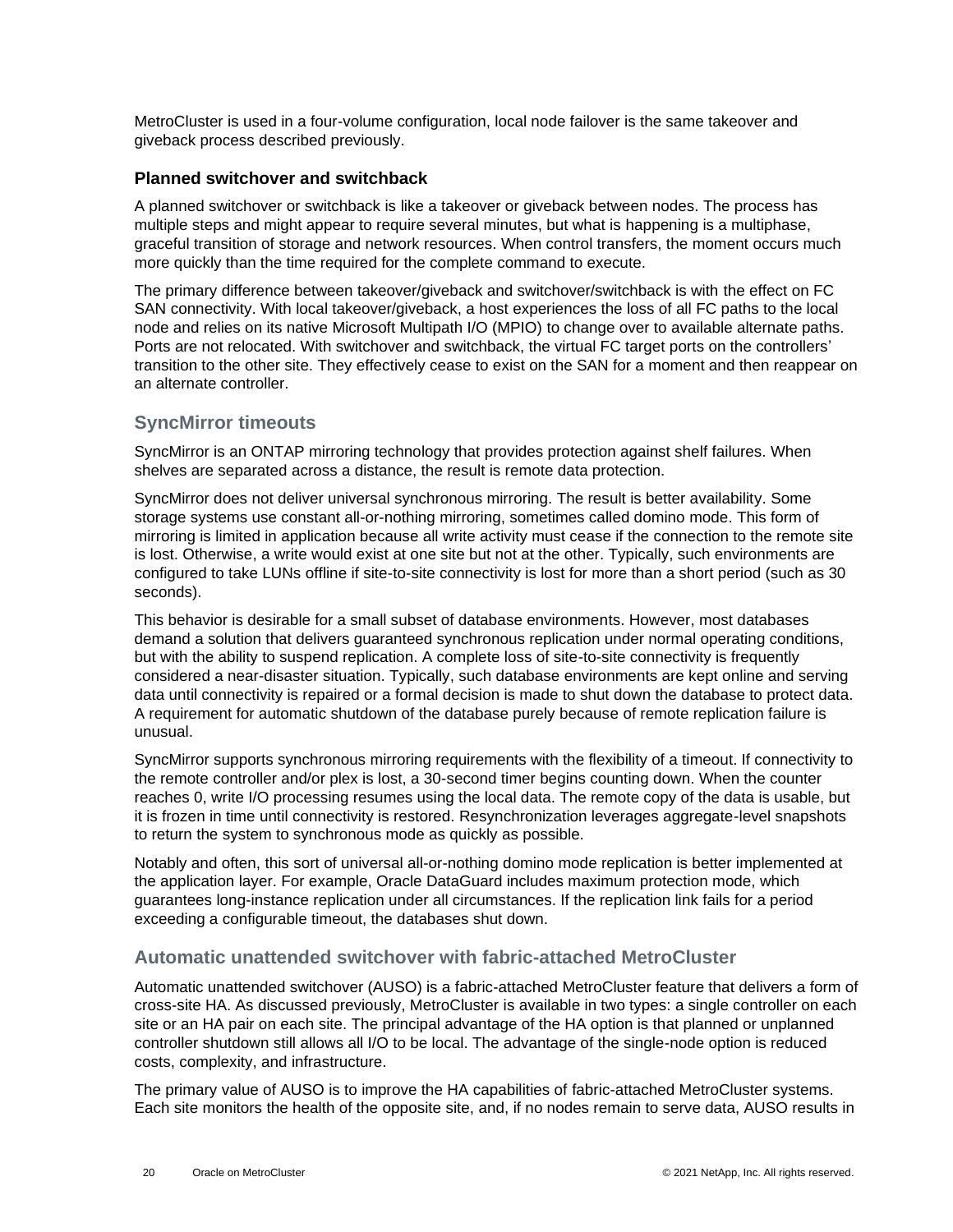rapid switchover. This approach is especially useful in MetroCluster configurations with just a single node per site because it brings the configuration closer to an HA pair in terms of availability.

AUSO cannot offer comprehensive monitoring at the level of an HA pair. An HA pair can deliver extremely high availability because it includes two redundant physical cables for direct node-to-node communication. Furthermore, both nodes in an HA pair have access to the same set of disks on redundant loops, delivering another route for one node to monitor the health of another.

MetroCluster clusters exist across sites for which both node-to-node communication and disk access rely on the site-to-site network connectivity. The ability to monitor the heartbeat of the rest of the cluster is limited. AUSO must discriminate between a situation where the other site is actually down rather than unavailable due to a network problem.

As a result, a controller in an HA pair can prompt a takeover if it detects a controller failure that occurred for a specific reason, such as a system panic. It can also prompt a takeover if there is a complete loss of connectivity, sometimes known as a lost heartbeat.

A MetroCluster system can only safely perform an automatic switchover when a specific fault is detected on the original site. Also, the controller taking ownership of the storage system must be able to guarantee that disk and NVRAM data is in sync. The controller cannot guarantee the safety of a switchover just because it lost contact with the source site, which could still be operational. For additional options for automating a switchover, see the information about the MetroCluster tiebreaker (MCTB) solution in the next section.

#### <span id="page-20-0"></span>**MetroCluster Tiebreaker with fabric-attached MetroCluster**

The NetApp MetroCluster Tiebreaker software can run on a third site to monitor the health of the MetroCluster environment, send notifications, and optionally force a switchover in a disaster situation. A complete description of the Tiebreaker can be found on the [NetApp Support site,](http://mysupport.netapp.com/) but the primary purpose of the MetroCluster Tiebreaker is to detect site loss. It must also discriminate between site loss and a loss of connectivity. For example, switchover should not occur because the Tiebreaker was unable to reach the primary site, which is why the Tiebreaker also monitors the remote site's ability to contact the primary site.

Automatic switchover with AUSO is also compatible with the MCTB. AUSO reacts quickly because it is designed to detect specific failure events and then invoke the switchover only when NVRAM and SyncMirror plexes are in sync.

In contrast, the tiebreaker is located remotely and therefore must wait for a timer to elapse before declaring a site dead. The tiebreaker eventually detects the sort of controller failure covered by AUSO, but in general AUSO has already started the switchover and possibly completed the switchover before the tiebreaker acts. The resulting second switchover command coming from the tiebreaker would be rejected.

**Caution:** The MCTB software does not verify that NVRAM was and/or plexes are in sync when forcing a switchover. Automatic switchover, if configured, should be disabled during maintenance activities that result in loss of sync for NVRAM or SyncMirror plexes.

Also, the MCTB might not address a rolling disaster that leads to the following sequence of events:

- 1. Connectivity between sites is interrupted for more than 30 seconds.
- 2. SyncMirror replication times out and operations continue on the primary site, leaving the remote replica stale.
- 3. The primary site is lost.

The result is the presence of unreplicated changes on the primary site. A switchover might then be undesirable for several reasons, including the following: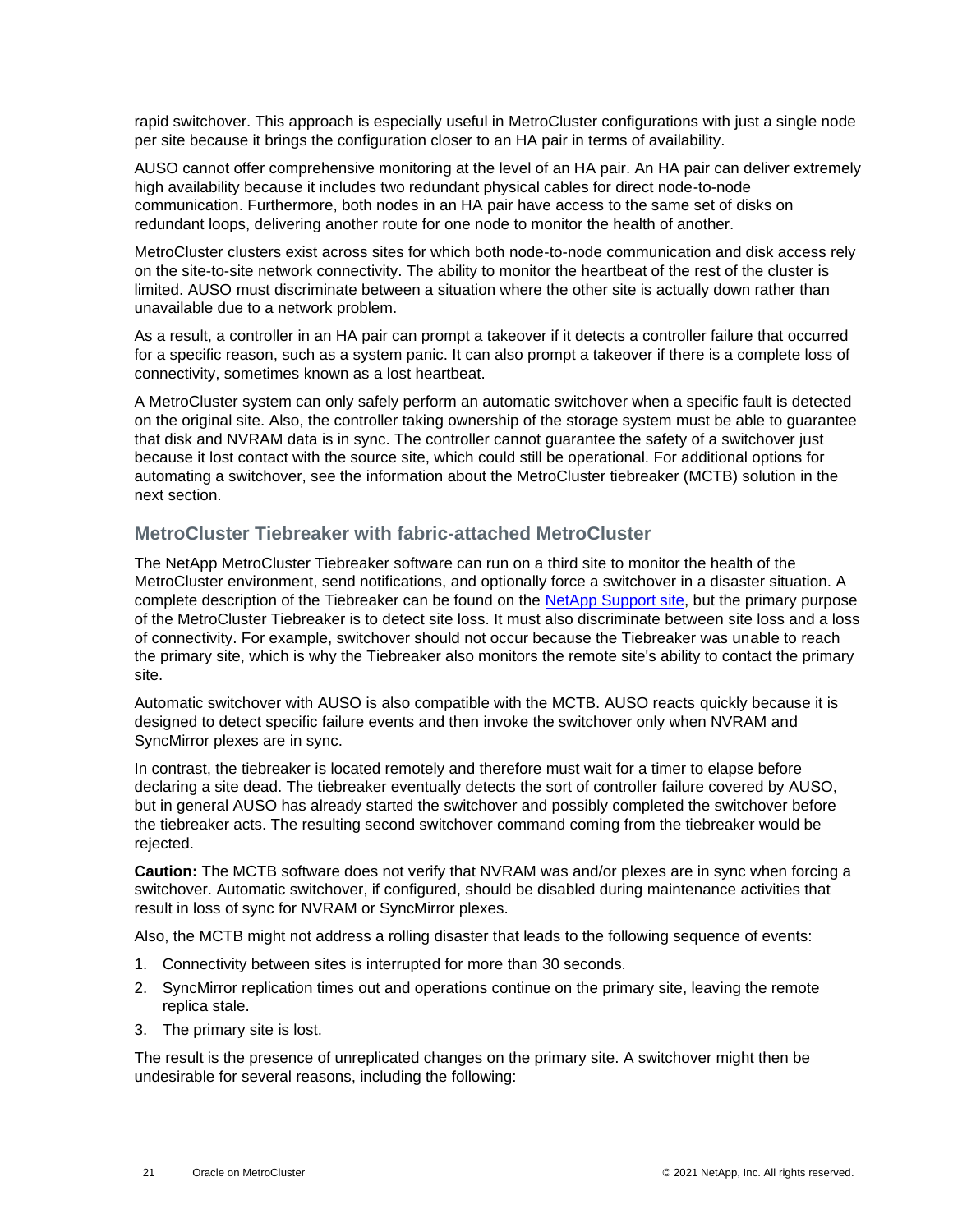- Critical data might be present on the primary site, and that data might be eventually recoverable. A switchover that allowed the database to continue operating would effectively discard that critical data.
- A database on the surviving site that was using storage resources on the primary site at the time of site loss might have cached data. A switchover would introduce a stale version of the data that does not match the cache.
- An operating system on the surviving site that was using storage resources on the primary site at the time of site loss might have cached data. A switchover would introduce a stale version of the data that does not match the cache.

The safest option is to configure the tiebreaker to send an alert if it detects site failure and then have a person decide whether to force a switchover. Databases and/or operating systems might first need to be shut down to clear any cached data. In addition, the NVFAIL settings can be used to add further protection and help streamline the failover process.

### **ONTAP Mediator with MetroCluster IP**

The ONTAP Mediator is used with MetroCluster IP and certain other ONTAP solutions. It functions as a traditional tiebreaker service, much like the MetroCluster Tiebreaker software discussed above, but also includes a critical feature – performing automated unattended switchover.

A fabric-attached MetroCluster has direct access to the storage devices on the opposite site. This access allows one MetroCluster controller to monitor the health of the other controllers by reading heartbeat data from the drives. The same access allows one controller to recognize the failure of another controller and perform a switchover.

In contrast, the MetroCluster IP architecture routes all I/O exclusively through the controller-controller connection; there is no direct access to storage devices on the remote site. No direct access limits the ability of a controller to detect failures and perform a switchover. The ONTAP Mediator is therefore required as a tiebreaker device to detect site loss and automatically perform a switchover.

## **Virtual third site with ClusterLion**

ClusterLion is an advanced MetroCluster monitoring appliance that functions as a virtual third site. This approach allows MetroCluster to be safely deployed in a two-site configuration with fully automated switchover capability. Furthermore, ClusterLion can perform additional network level monitor and execute post-switchover operations. Complete documentation is available from ProLion. [Figure 5](#page-22-1) shows some of the highlights.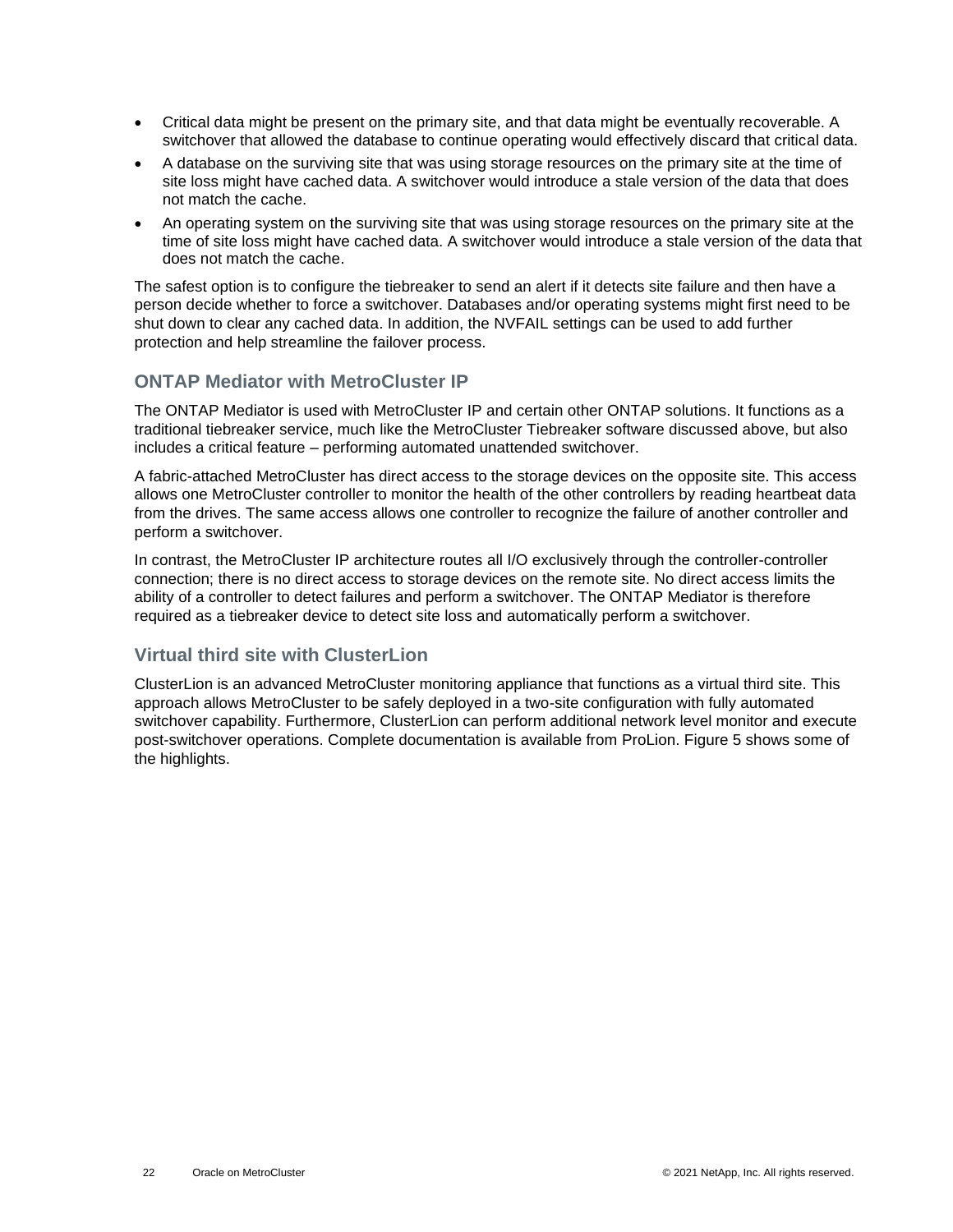#### <span id="page-22-1"></span>**Figure 5) ProLion architecture.**



- The ClusterLion appliances monitor the health of the controllers with directly connected Ethernet and serial cables.
- The two appliances are connected to each other with redundant 3G wireless connections.
- Power to the ONTAP controller is routed through internal relays. If there is a site failure, ClusterLion, which contains an internal UPS system, cuts the power connections before invoking a switchover. This process makes sure that no split-brain condition occurs.
- ClusterLion performs a switchover within the 30-second SyncMirror timeout or not at all.
- ClusterLion does not perform a switchover unless the states of NVRAM and SyncMirror plexes are in sync.
- Because ClusterLion only performs a switchover if MetroCluster is fully in sync, NVFAIL is not required. This configuration permits site-spanning environments such as an extended Oracle RAC to remain online, even during an unplanned switchover.
- <span id="page-22-0"></span>• Support includes both fabric-attached MetroCluster and MetroCluster IP.

# **Oracle and NVFAIL**

If a failover or switchover is forced, databases are vulnerable to corruption because they maintain large internal caches. If a forced failover or forced MetroCluster switchover occurs, previously acknowledged changes are effectively discarded. The contents of the storage array jump backward in time, and the state of the database cache no longer reflects the state of the data on disk. This inconsistency results in data corruption.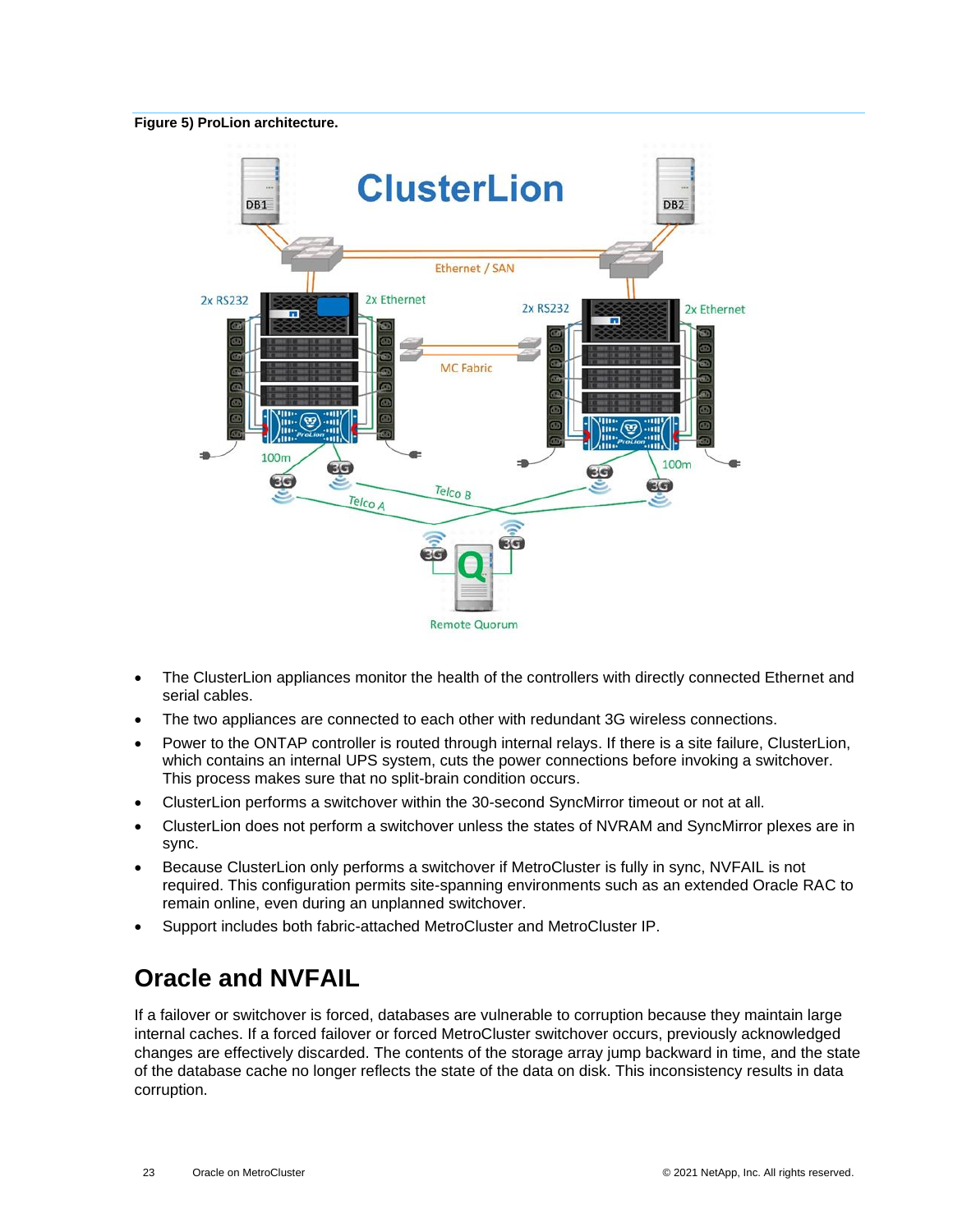Caching can occur at the application or server layer. For example, an Oracle Real Application Cluster (RAC) configuration with servers active on both a primary and a remote site caches data within the Oracle SGA. A forced switchover operation that resulted in lost data would put the database at risk of corruption because the blocks stored in the SGA might not match the blocks on disk.

A less obvious use of caching is at the OS file system layer. Blocks from a mounted NFS file system might be cached in the OS. Alternatively, a clustered file system based on LUNs found the primary site could be mounted on servers at the remote site, and once again data could be cached. A failure of NVRAM or a forced takeover or forced switchover in these situations could result in file system corruption.

ONTAP systems protect databases and operating systems from this scenario with NVFAIL and its associated parameters.

#### <span id="page-23-0"></span>**nvfail**

Any database volume on ONTAP storage should have the nvfail parameter set to on.

This setting protects the volume from a catastrophic failure of NVRAM journaling that puts data integrity in question. The  $nvfail$  parameter takes effect during startup. If NVRAM errors are detected, then there might be uncommitted changes that have been lost, and the drive state might not match the database cache. ONTAP then sets volumes with an nyfail parameter of on to in-nyfailed-state. As a result, any database process attempting to access the data receives an I/O error, which leads to a protective crash or shutdown of the database.

### <span id="page-23-1"></span>**dr-force-nvfail**

The dr-force-nvfail parameter protects data against certain unplanned MetroCluster switchover events. As discussed in the section titled ["High availability,](#page-16-0)" SyncMirror has a 30-second timeout upon the loss of remote connectivity. It is possible that a rolling disaster could first interrupt replication and some minutes later destroy the remainder of the site. In addition, it is possible that a disaster could strike during maintenance when the states of the primary and remote copies of data were not in sync. If any applications were accessing data from the remote site, then a switchover could result in an older copy of data that does not match the state of the cache.

The nvfail parameter is primarily intended to address takeover and giveback procedures within a single HA pair. Although it does apply to MetroCluster switchover events where NVRAM inconsistencies are detected, it does not protect against loss of data during a forced switchover. An administrator performing a forced switchover is essentially acknowledging that the state of the controller at the disaster site might have unreplicated data. Regardless, the surviving copy of the data must be activated anyway. Databases might also need to be protected in this situation with a second parameter called  $dr$ -force-nvfail. Volumes with dr-force-nvfail enter in-nvfailed-state during a forced switchover. This NVFAIL is forced because the data might not actually be out of sync. The remote data could be consistent with the original data, but there is no way to guarantee consistency if the primary site is unreachable.

The primary situation in which  $dr$ -force-nvfail is needed is a database cluster in which servers on both the primary and remote site are accessing data on the storage system. As a result, the servers on the remote site might have cached data that was committed to the primary site but was not replicated to the remote site due to maintenance or an unusual rolling disaster. A forced switchover in these circumstances would risk data corruption if the remote copy of data did not precisely match the state of the primary site.

If no servers were accessing data from the remote site at the point of the disaster, there would generally be no reason to set dr-force-nvfail on a volume. It is still possible that a rolling disaster could result in a surviving copy of data that does not match the original data, but  $dr$ -force-nvfail provides no protection if there is no cached data that must be forcibly purged.

For maximum protection, any volume that might be accessed by a remote server that caches data should have dr-force-nvfail set to on. It is only safe to leave the parameter set to off for data that is not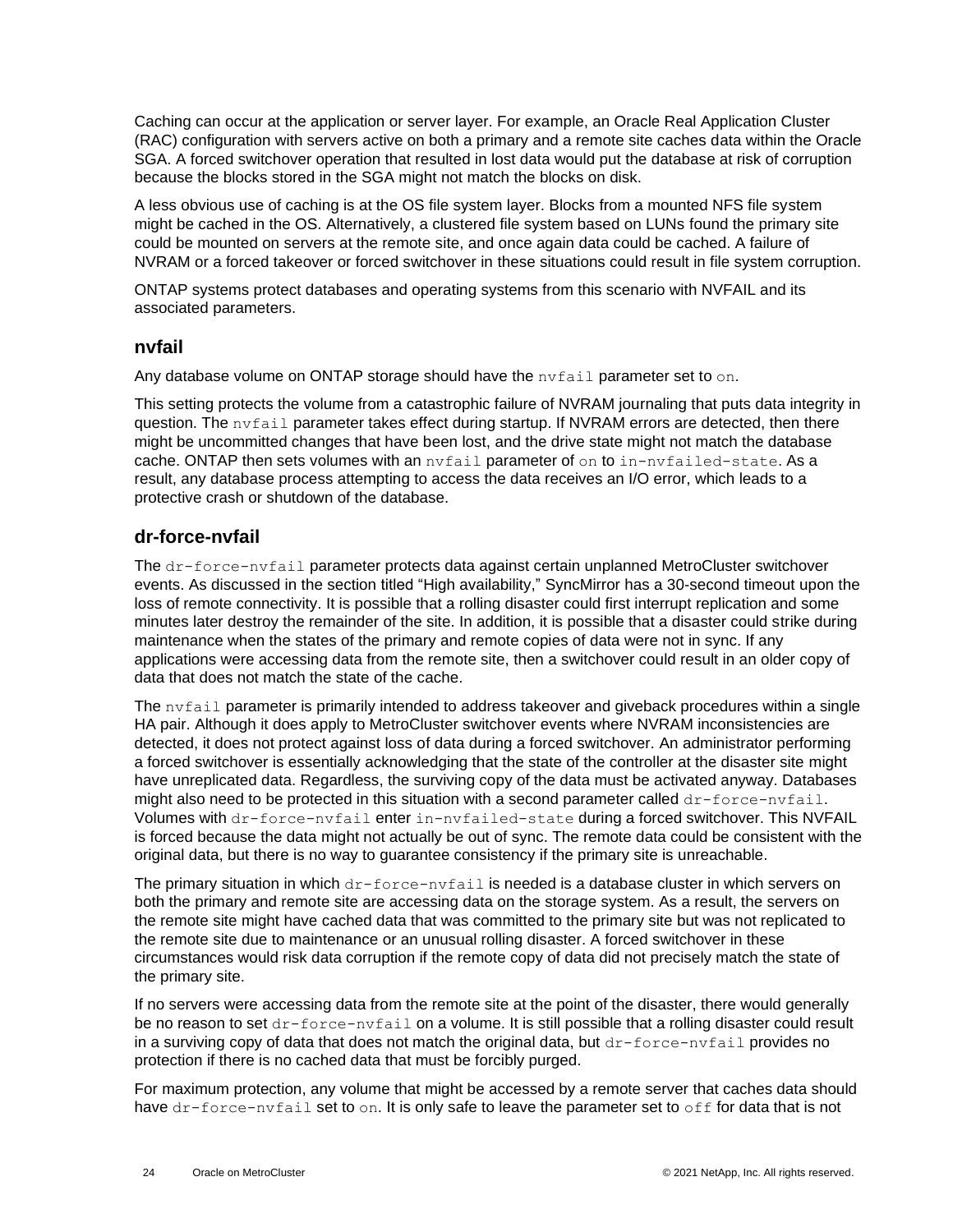cached by an application or operating system or when the switchover process is guaranteed to occur within the 30-second SyncMirror timeout.

**Caution:** Prior to ONTAP 9.0, the dr-force-nvfail parameter also placed volumes into the nvfailed state during a graceful, planned switchover.

### <span id="page-24-0"></span>**force-nvfail-all**

The -force-nvfail-all parameter is an optional argument used with a switchover command. It sets the in-nvfailed-state parameter to true for all volumes being switched over, and it sets the -drforce-nvfail parameter to true for any volumes that do not already have it enabled.

The primary use for this argument is a disaster situation in which the remote site must be forced online and there are questions about whether data on the original site was cached somewhere on the disaster recovery site. If the nvfail and dr-force-nvfail parameters have been set correctly on all volumes, it is unnecessary to use force-nvfail-all. However, it still might be desirable to use -forcenvfail-all for extra certainty. Drawbacks would include a need to clear the in-nvfailed-state flag from all the volumes and the I/O errors that would occur on hosts trying to access those volumes.

## <span id="page-24-1"></span>**Oracle single instance on MetroCluster**

As stated previously, the presence of a MetroCluster system does not necessarily add to or change any best practices for operating a database. Most databases currently running on customer MetroCluster systems are single instance and follow the recommendations in [TR-3633: Oracle Databases](http://www.netapp.com/us/media/tr-3633.pdf) on ONTAP. Standby server resources exist on the remote site, but no special automation or integration efforts have been made.

### <span id="page-24-2"></span>**Failover with a preconfigured OS**

SyncMirror delivers a synchronous copy of the data at the disaster recovery site but making that data available requires an operating system and the associated applications. Basic automation can dramatically improve the failover time of the overall environment. Clusterware products such as Veritas Cluster Server (VCS) are often used to create a cluster across the sites, and often the failover process can be driven with simple scripts.

If the master nodes are lost, the clusterware (or scripts) is configured to bring the databases online at the alternate site. One option is to create standby servers that are preconfigured for the NFS or SAN resources that make up the database. If the primary site fails, the clusterware or scripted alternative performs a sequence of actions like the following:

- 1. Forcing a MetroCluster switchover
- 2. Performing discovery of FC LUNs (SAN only)
- 3. Mounting file systems and/or mounting Automatic Storage Management (ASM) disk groups
- 4. Starting the database

The primary requirement of this approach is a running OS in place on the remote site. It must be preconfigured with Oracle binaries, which also means that tasks such as Oracle patching must be performed on the primary and standby site. Alternatively, the Oracle binaries can be mirrored to the remote site and mounted if a disaster is declared.

The actual activation procedure is simple. Commands such as LUN discovery require just a few commands per FC port. File system mounting is nothing more than a mount command, and both databases and ASM can be started and stopped at the CLI with a single command. If the volumes and file systems are not in use at the disaster recovery site prior to the switchover, there is no requirement to set dr-force-nvfail on volumes.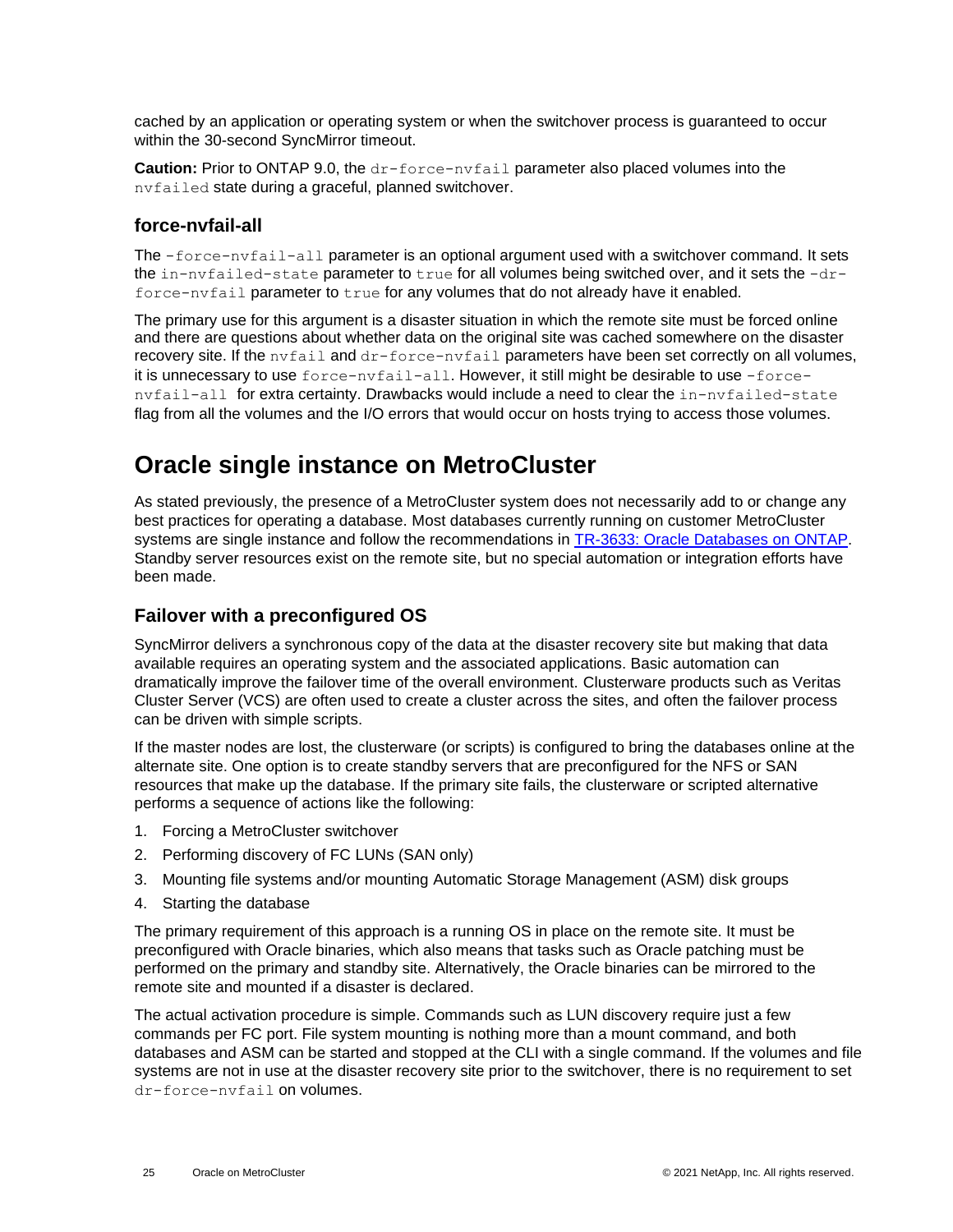### <span id="page-25-0"></span>**Failover with a virtualized OS**

Failover of database environments can be extended to include the operating system itself. In theory, this failover can be done with boot LUNs, but most often it is done with a virtualized OS. The procedure is similar to the following steps:

- 1. Forcing a MetroCluster switchover
- 2. Mounting the datastores hosting the database server virtual machines
- 3. Starting the virtual machines
- 4. Starting databases manually or configuring the virtual machines to automatically start the databases

For example, an ESX cluster could span sites. If there is a disaster, the virtual machines can be brought online at the disaster recovery site after the switchover. If the datastores hosting the virtualized database servers are not in use at the time of the disaster, there is no requirement for setting dr-force-nvfail on associated volumes.

## <span id="page-25-1"></span>**Extended Oracle RAC on MetroCluster**

Many customers optimize their RTO by stretching an Oracle RAC cluster across sites, yielding a fully active-active configuration. The overall design becomes more complicated because it must include quorum management of Oracle RAC. Also, data is accessed from both sites, which means a forced switchover might lead to the use of an out-of-date copy of the data.

Although a copy of the data is present on both sites, only the controller that currently owns an aggregate can serve data. Therefore, with extended RAC clusters, the nodes that are remote must perform I/O across a site-to-site connection. The result is added I/O latency, but this latency is not generally a problem. The RAC interconnect network must also be stretched across sites, which means a high-speed, low-latency network is required anyway. If the added latency does cause a problem, the cluster can be operated in an active-passive manner. I/O-intensive operations would then need to be directed to the RAC nodes that are local to the controller that owns the aggregates. The remote nodes then perform lighter I/O operations or are used purely as warm standby servers.

If high availability extended RAC is required, ASM mirroring should be considered in place of MetroCluster. ASM mirroring allows a specific replica of the data to be preferred. Therefore, an extended RAC cluster can be built in which all reads occur locally. Read I/O never crosses sites, which delivers the lowest possible latency. All write activity must still transit the intersite connection, but such traffic is unavoidable with any synchronous mirroring solution.

**Note:** If boot LUNs, including virtualized boot disks, are used with Oracle RAC, the miscount parameter might need to be changed. For more information about RAC timeout parameters, see [TR-3633: Oracle Databases on ONTAP.](http://www.netapp.com/us/media/tr-3633.pdf)

### <span id="page-25-2"></span>**Two-site configuration**

A two-site extended RAC configuration can deliver high availability database services that can survive many, but not all, disaster scenarios nondisruptively.

## **RAC voting files**

The first consideration when deploying extended RAC on MetroCluster should be quorum management. Oracle RAC has two mechanisms to manage quorum: disk heartbeat and network heartbeat. The disk heartbeat monitors storage access using the voting files. With a single-site RAC configuration, a single voting resource is sufficient if the underlying storage system offers HA capabilities.

In earlier versions of Oracle, the voting files were placed on physical storage devices, but in current versions of Oracle the voting files are stored in ASM disk groups.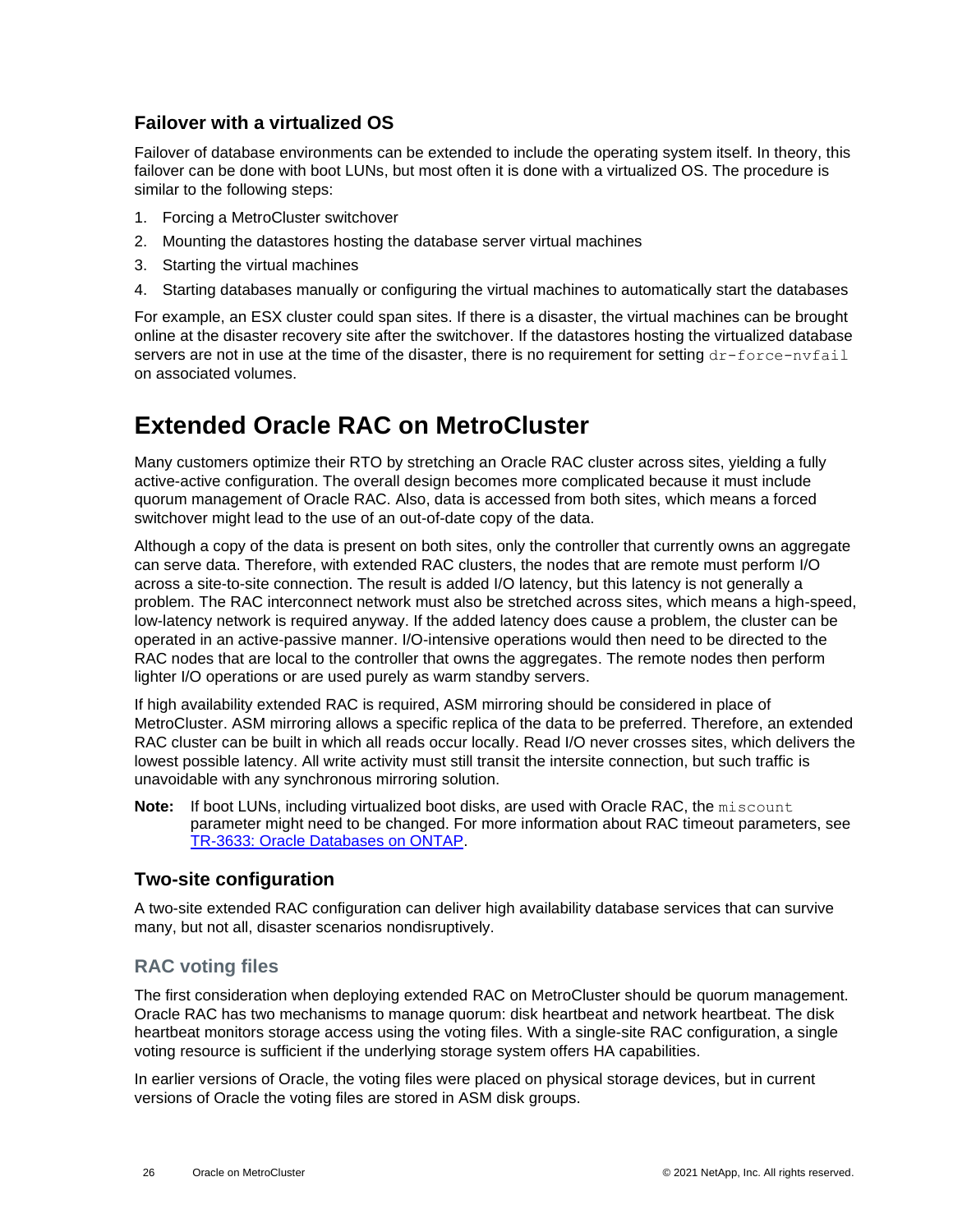**Note:** Oracle RAC is supported with NFS. During the grid installation process, a set of ASM processes is created to present the NFS location used for grid files as an ASM disk group. The process is nearly transparent to the end user and requires no ongoing ASM management after the installation is complete.

The first requirement in a two-site configuration is making sure that each site can always access more than half of the voting files in a way that guarantees a nondisruptive disaster recovery process. This task was simple before the voting files were stored in ASM disk groups, but today administrators need to understand basic principles of ASM redundancy.

ASM disk groups have three options for redundancy – external, normal, and high. In other words, unmirrored, mirrored, and 3-way mirrored. A newer option called Flex is also available, but rarely used. The redundancy level and placement of the redundant devices controls what happens in failure scenarios. For example:

- Placing the voting files on a disk group with external redundancy resource guarantees eviction of one site if intersite connectivity is lost.
- Placing the voting files on a disk group with normal redundancy with only one ASM disk per site guarantees node eviction on both sites if intersite connectivity is lost because neither site would have a majority quorum.
- Placing the voting files on a disk group with high redundancy with two disks on one site and a single disk on the other site allows high availability operations when both sites are operational and mutually reachable. However, if the single-disk site is isolated from the network, then that site is evicted.

### **RAC network heartbeat**

The Oracle RAC network heartbeat monitors node reachability across the cluster interconnect. To remain in the cluster, a node must be able to contact more than half of the other nodes. In a two-site architecture, this requirement creates the following choices for the RAC node count:

- Placement of an equal number of nodes per site results in eviction at one site if network connectivity is lost.
- Placement of *N* nodes on one site and *N*+1 nodes on the opposite site guarantees that the site with the larger number of nodes remains in network quorum while the site with fewer nodes evicts as a result of the loss of intersite connectivity.

Prior to Oracle 12cR2, it was not feasible to control which side would experience an eviction during site loss. When each site has an equal number of nodes, eviction is controlled by the master node, which in general is the first RAC node to boot.

Oracle 12cR2 introduces node weighting capability. This capability gives an administrator more control over how Oracle resolves split-brain conditions. As a simple example, the following command sets the preference for a particular node in a RAC:

```
[root@jfs3-a ~]# /grid/bin/crsctl set server css_critical yes
CRS-4416: Server attribute 'CSS CRITICAL' successfully changed. Restart Oracle High Availability
Services for new value to take effect.
```
After restarting Oracle High-Availability Services, the configuration looks as follows:

```
[root@jfs3-a lib]# /grid/bin/crsctl status server -f | egrep '^NAME|CSS_CRITICAL='
NAME=jfs3-a
CSS_CRITICAL=yes
NAME=jfs3-b
CSS_CRITICAL=no
```
Node  $jfs3-a$  is now designated as the critical server. If the two RAC nodes are isolated, jfs3-a survives, and jfs3-b is evicted.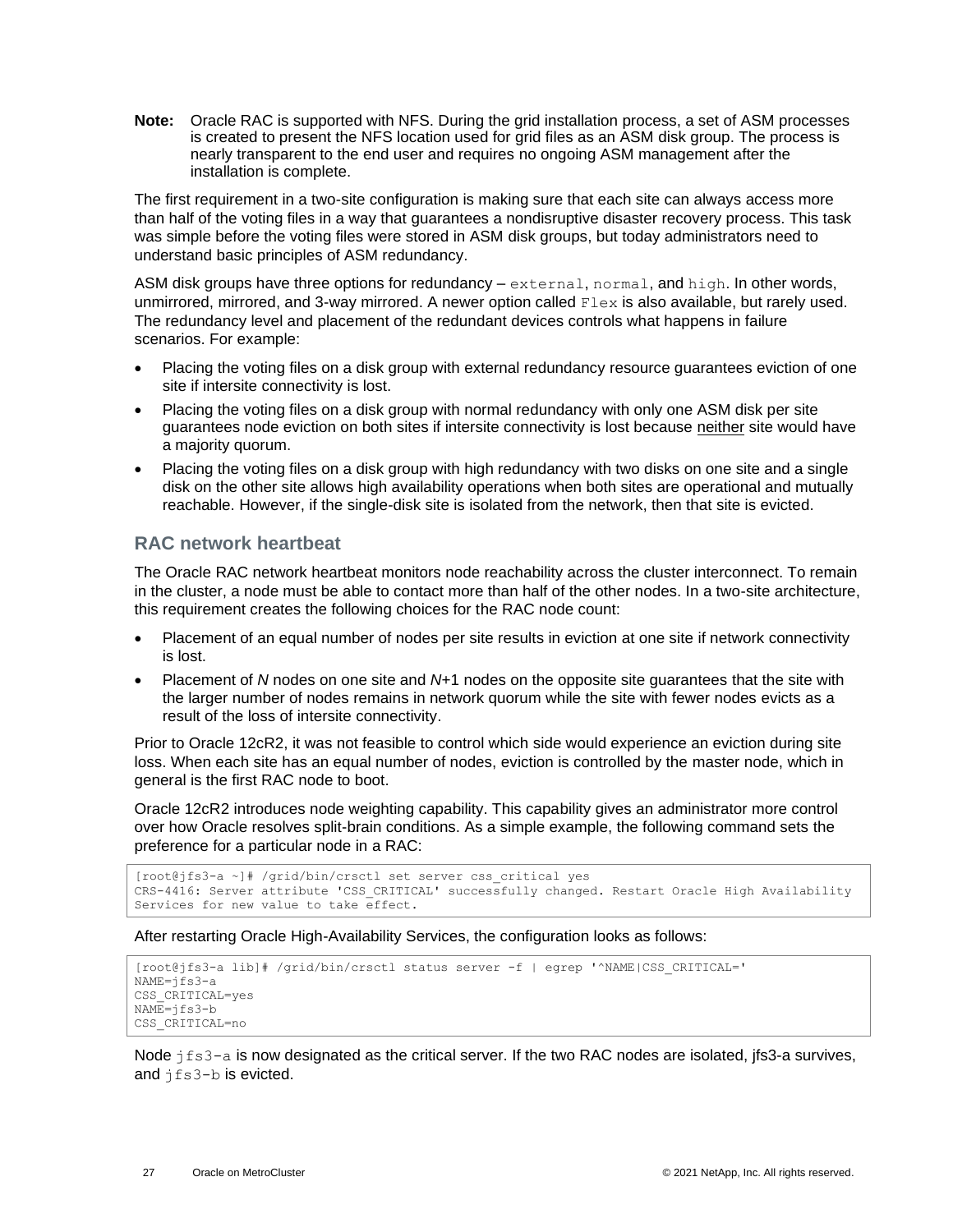**Note:** For complete details, see the Oracle white paper "Oracle Clusterware 12c Release 2 Technical Overview."

For versions of Oracle RAC prior to 12cR2, the master node can be identified by checking the CRS logs as follows:

```
[root@jfs3-a ~]# /grid/bin/crsctl status server -f | egrep '^NAME|CSS_CRITICAL='
NAME=jfs3-a
CSS_CRITICAL=yes
NAME=jfs3-b
CSS_CRITICAL=no
[root@jfs3-a ~]# grep -i 'master node' /grid/diag/crs/jfs3-a/crs/trace/crsd.trc
2017-05-04 04:46:12.261525 : CRSSE:2130671360: {1:16377:2} Master Change Event; New Master Node 
ID:1 This Node's ID:1
2017-05-04 05:01:24.979716 : CRSSE:2031576832: {1:13237:2} Master Change Event; New Master Node 
ID:2 This Node's ID:1
2017-05-04 05:11:22.995707 : CRSSE:2031576832: {1:13237:221} Master Change Event; New Master 
Node ID:1 This Node's ID:1
2017-05-04 05:28:25.797860 : CRSSE:3336529664: {1:8557:2} Master Change Event; New Master Node 
ID:2 This Node's ID:1
```
This log indicates that the master node is 2 and the node  $jfs3-a$  has an ID of 1. This fact means that  $jfs3-a$  is not the master node. The identity of the master node can be confirmed with the command olsnodes -n.

```
[root@jfs3-a ~]# /grid/bin/olsnodes -n
jfs3-a 1
jfs3-b 2
```
The node with an ID of 2 is  $jfs3-b$ , which is the master node. In a configuration with equal numbers of nodes on each site, the site with  $j \text{fs} 3-b$  is the site that survives if the two sets lose network connectivity for any reason.

It is possible that the log entry that identifies the master node can age out of the system. In this situation, the timestamps of the Oracle Cluster Registry (OCR) backups can be used.

|        | [root@jfs3-a ~]# /grid/bin/ocrconfig -showbackup |                                        |   |
|--------|--------------------------------------------------|----------------------------------------|---|
| ifs3-b | 2017/05/05 05:39:53                              | /grid/cdata/jfs3-cluster/backup00.ocr  | 0 |
| jfs3-b | 2017/05/05 01:39:53                              | /grid/cdata/jfs3-cluster/backup01.ocr  | 0 |
| ifs3-b | 2017/05/04 21:39:52                              | /grid/cdata/jfs3-cluster/backup02.ocr  | 0 |
| jfs3-a | 2017/05/04 02:05:36                              | /grid/cdata/jfs3-cluster/day.ocr<br>0  |   |
| jfs3-a | 2017/04/22 02:05:17                              | /grid/cdata/jfs3-cluster/week.ocr<br>0 |   |

This example shows that the master node is  $jfs3-b$ . It also indicates a change in the master node from jfs3-a to jfs3-b somewhere between 2:05 and 21:39 on May 4. This method of identifying the master node is only safe to use if the CRS logs have also been checked because it is possible that the master node has changed since the previous OCR backup. If this change has occurred, then it should be visible in the OCR logs.

Most customers choose a single voting disk group that services the entire environment and an equal number of RAC nodes on each site. The disk group should be placed on the site that that contains the database. The result is that loss of connectivity results in eviction on the remote site. The remote site would no longer have quorum, nor would it have access to the database files, but the local site continues running as usual. When connectivity is restored, the remote instance can be brought online again.

If there is a disaster, a switchover is required to bring the database files and voting disk group online on the surviving site. If the disaster allows AUSO to trigger the switchover, NVFAIL is not triggered because the cluster is known to be in sync, and the storage resources come online normally. AUSO is a fast operation and should complete before the disk timeout period expires.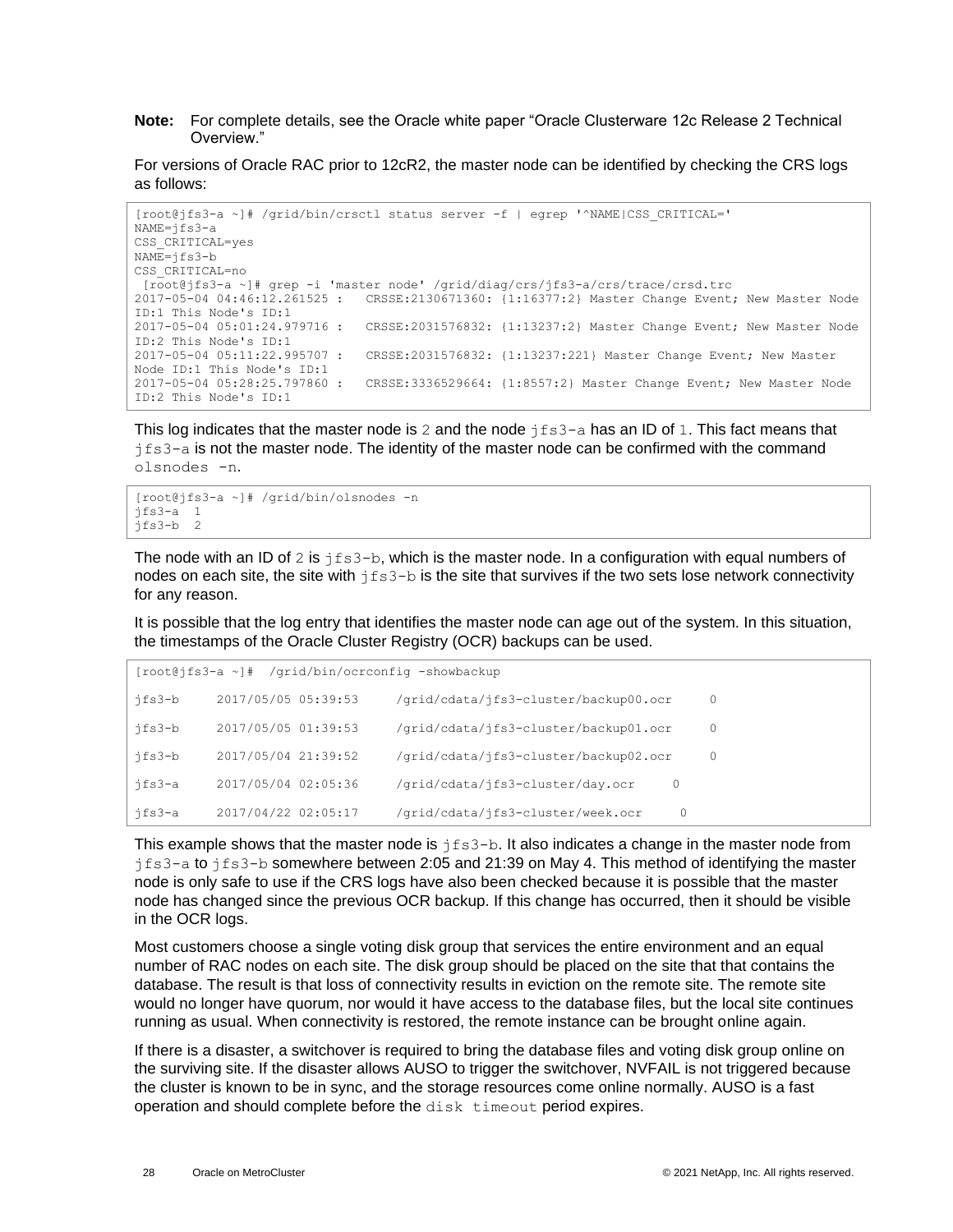Because there are only two sites, it is not feasible to use any type of automated external tiebreaking software, which means forced switchover must be a manual operation.

### <span id="page-28-0"></span>**Three-site configurations**

An extended RAC cluster is much easier to architect with three sites. The two sites hosting each half of the MetroCluster system also support the database workloads, while the third site serves as a tiebreaker for both the database and the MetroCluster system. See the section, " [MetroCluster Tiebreaker with](#page-20-0)  [fabric-attached MetroCluster"](#page-20-0) for information about MetroCluster tiebreaking. The Oracle tiebreaker configuration might be as simple as placing a member of the ASM disk group used for voting on a third site. It might also include an operational instance on the third site to ensure that there is an odd number of nodes in the RAC cluster.

**Note:** Consult the Oracle documentation on "quorum failure group" for important information about using NFS in an extended RAC configuration. In summary, the NFS mount options might need to be modified to include the soft option. This modification is to ensure that loss of connectivity to the quorum resources (hosted on the third site) does not hang the primary Oracle servers or Oracle RAC processes.

# <span id="page-28-1"></span>**Extended RAC and NVFAIL**

### <span id="page-28-2"></span>**Extended RAC with manually forced NVFAIL**

The safest option to force a switchover with an extended RAC cluster is by specifying  $-\text{force}-n\nu\text{fail}$ all at the command line. This option is available as an emergency measure to make sure that all cached data is flushed. If a host is using storage resources originally located on the disaster-stricken site, it receives either I/O errors or a stale file handle (ESTALE) error. Oracle databases crash, and file systems either go offline entirely or switch to read-only mode.

After the switchover completes, the in-nvfailed-state flag needs to be cleared, and the LUNs need to be placed online. After this activity is complete, the database can be restarted. These tasks can be automated to reduce the RTO.

## <span id="page-28-3"></span>**Extended RAC with dr-force-nvfail**

The safest configuration is to set the  $dr$ -force-nvfail flag on all volumes that might be accessed from a remote site. As a result, the volumes become unavailable when they enter in-nvfailed-state during a switchover. After the switchover completes, the in-nvfailed-state flag must be cleared, and the LUNs must be placed online. After these activities are complete, the database can be restarted. These tasks can be automated to reduce the RTO.

The result is similar to using the -force-nvfail-all flag. However, the number of volumes affected can be limited to just those volumes that must be protected from applications or operating systems with stale caches.

## <span id="page-28-4"></span>**Extended RAC without dr-force-nvfail**

There are two critical requirements for an environment that does not use  $dr$ -force-nvfail on database volumes:

- A forced switchover must occur no more than 30 seconds after primary site loss.
- A switchover must not occur during maintenance tasks or any other conditions in which SyncMirror plexes or NVRAM replication are out of sync.

The first requirement can be met by using tiebreaker software that is configured to perform a switchover within 30 seconds of a site failure. This requirement does not mean that the switchover must be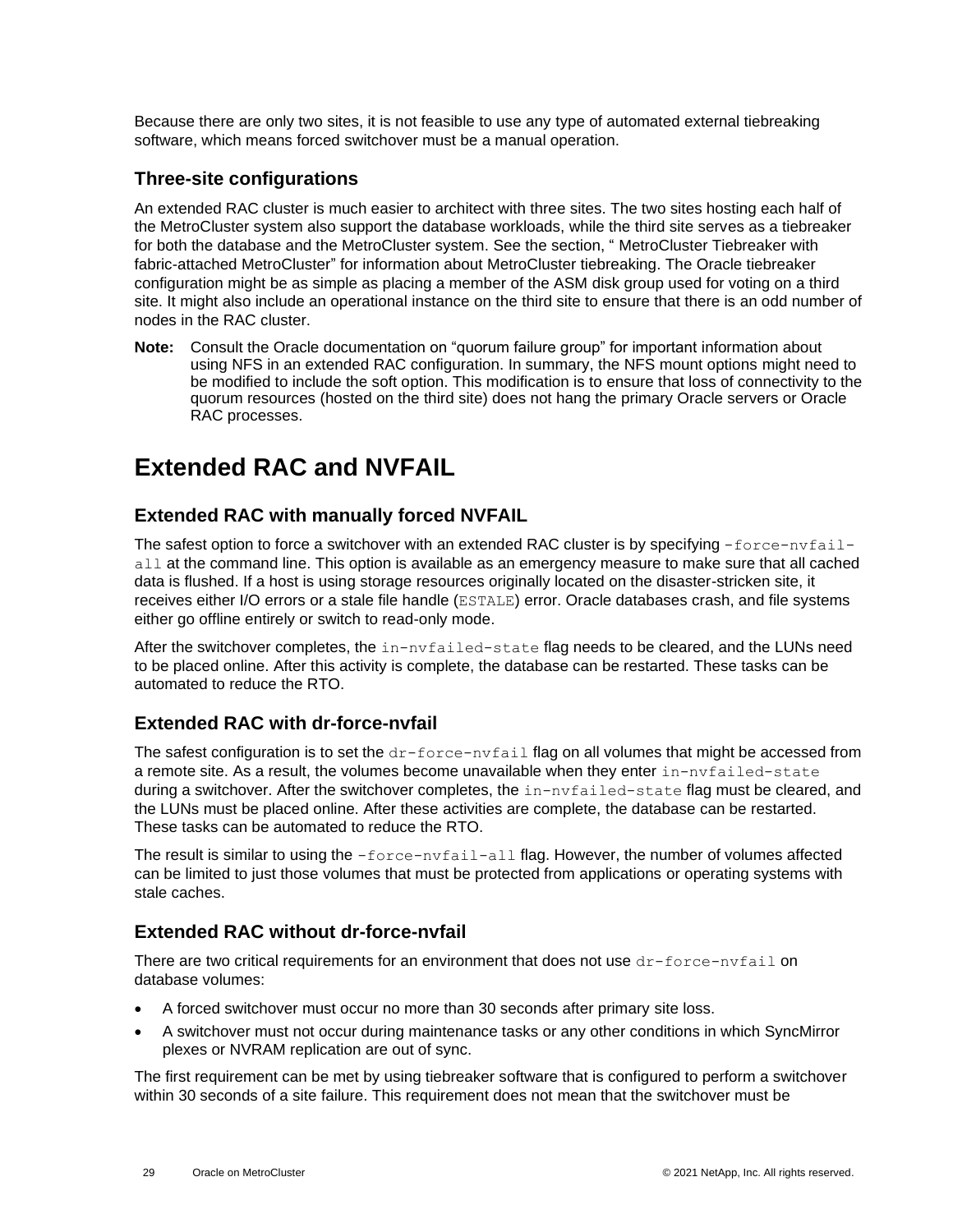performed within 30 seconds of the detection of a site failure. It does mean that it is no longer safe to force a switchover if 30 seconds has elapsed since a site was confirmed to be operational.

The second requirement can be partially met by disabling all automated switchover capabilities when the MetroCluster configuration is known to be out of sync. A better option is to have a tiebreaker solution that can monitor the health of NVRAM replication and the SyncMirror plexes. If the cluster is not fully synchronized, the tiebreaker should not trigger a switchover.

The NetApp MCTB software cannot monitor the synchronization status, so it should be disabled when MetroCluster is not in sync for any reason. ClusterLion does include NVRAM-monitoring and plexmonitoring capabilities and can be configured to not trigger the switchover unless the MetroCluster system is confirmed to be fully synchronized.

# <span id="page-29-0"></span>**Where to find additional information**

To learn more about the information that is described in this document, review the following documents and/or websites:

- MetroCluster documentation resources <https://www.netapp.com/support-and-training/documentation/metrocluster/>
- ONTAP 9 Documentation Center <https://docs.netapp.com/ontap-9/index.jsp>
- NetApp Product Documentation <https://www.netapp.com/support-and-training/documentation/>